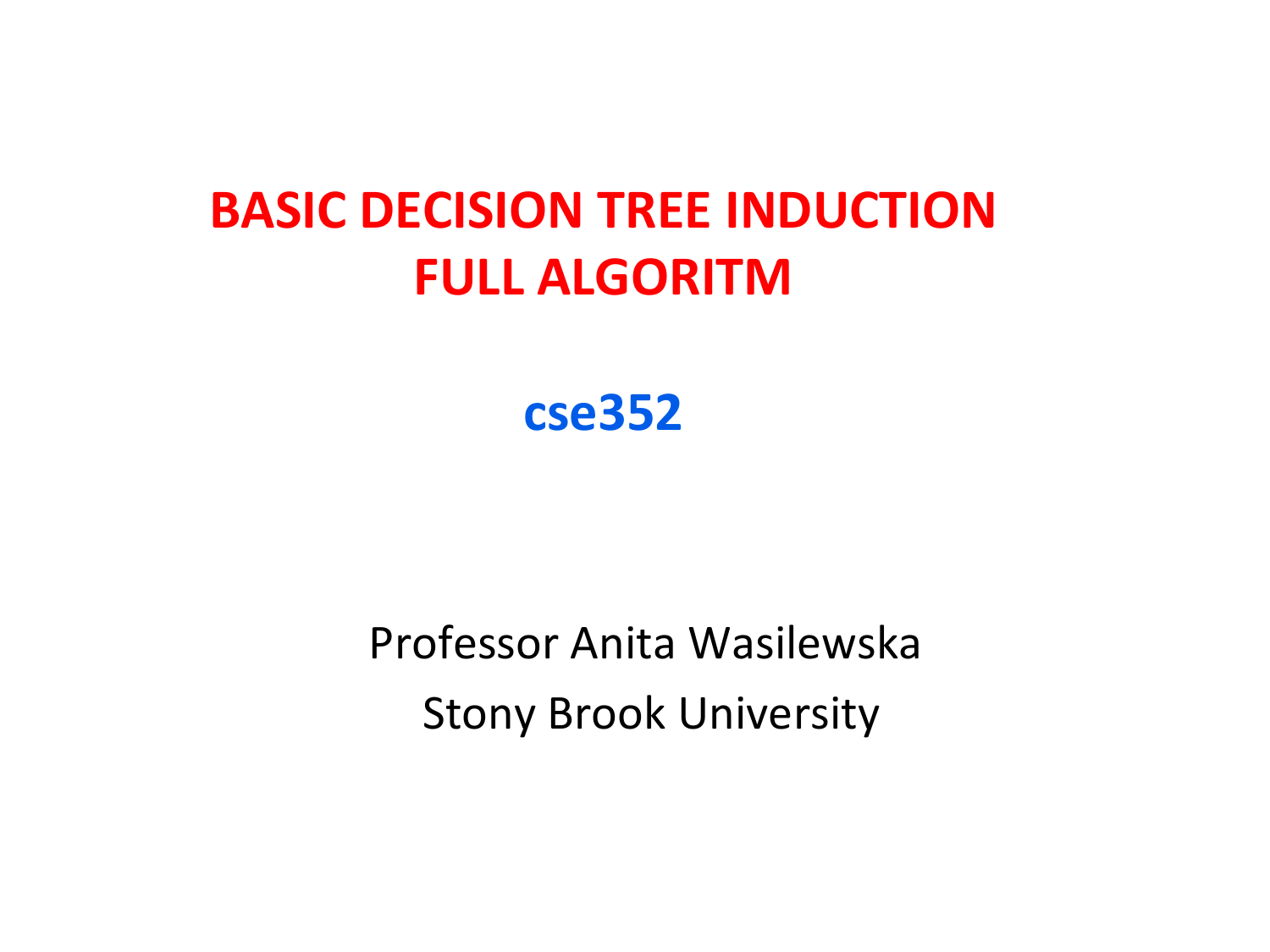# Decision Tree Algorithms **Short History**

- Late 1970s ID3 (Interative Dichotomiser) by J. Ross **Quinlan**
- This work expanded on earlier work on concept learning system, described by E. B. Hunt, J. Marin, and P. T. Stone
- Early 1980 C4.5 a successor of ID3 by Quinlan
- **C4.5** later became a **benchmark** to which newer supervised learning algorithms, are often compared
- In 1984, a group of statisticians (L. Breinman, J.Friedman, R. Olshen, and C. Stone) published the book "Classification and Regression Trees(CART)"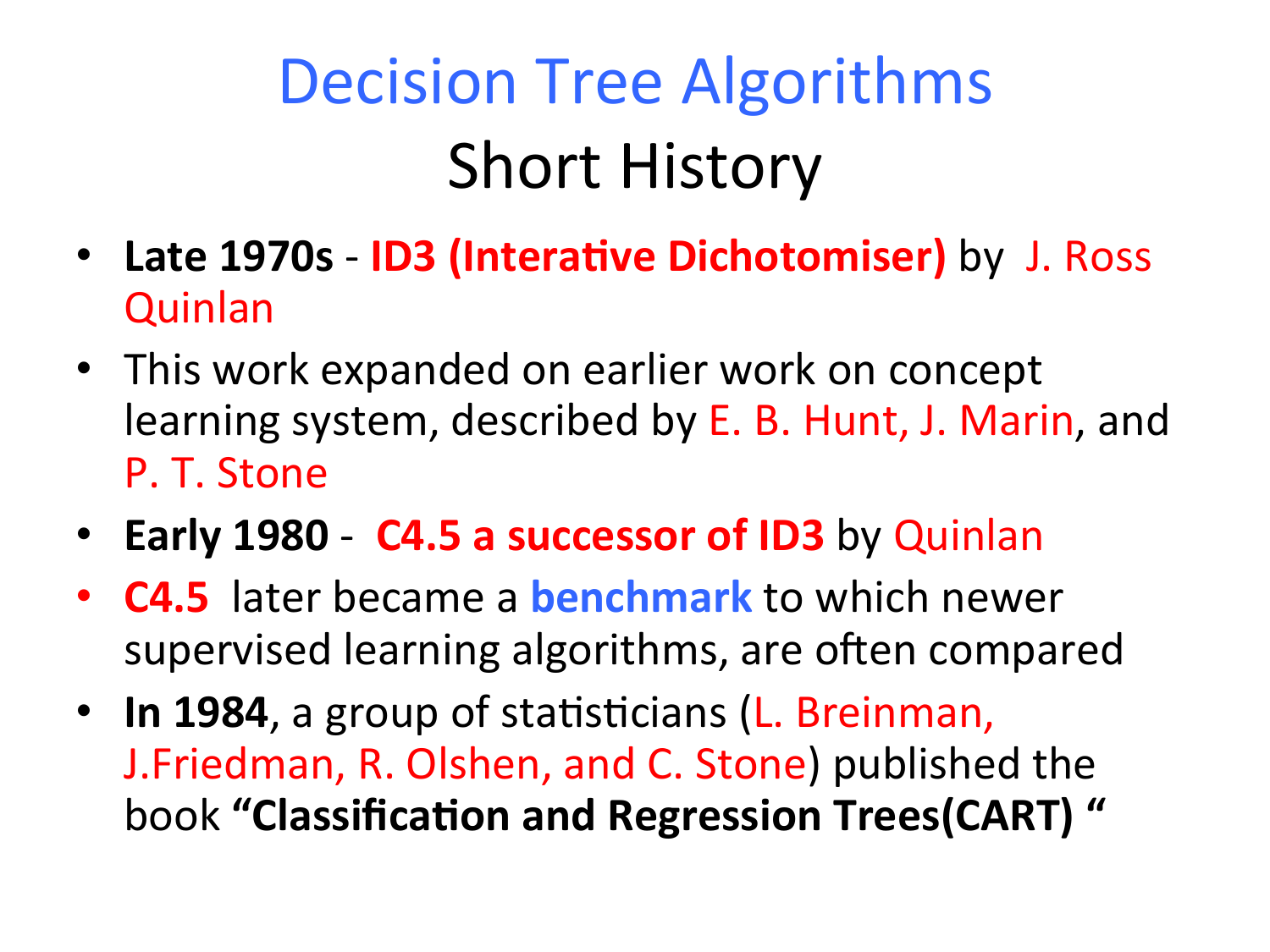# Decision Tree Algorithms **Short History**

- The "Classification and Regression Trees (CART)" **book** described a generation of binary decision trees.
- **ID3, C4.5** and **CART** were invented independently of one another yet follow a similar approach for **learning decision trees** from training tuples.
- These **cornerstone algorithms** spawned a flurry of work on decision tree induction.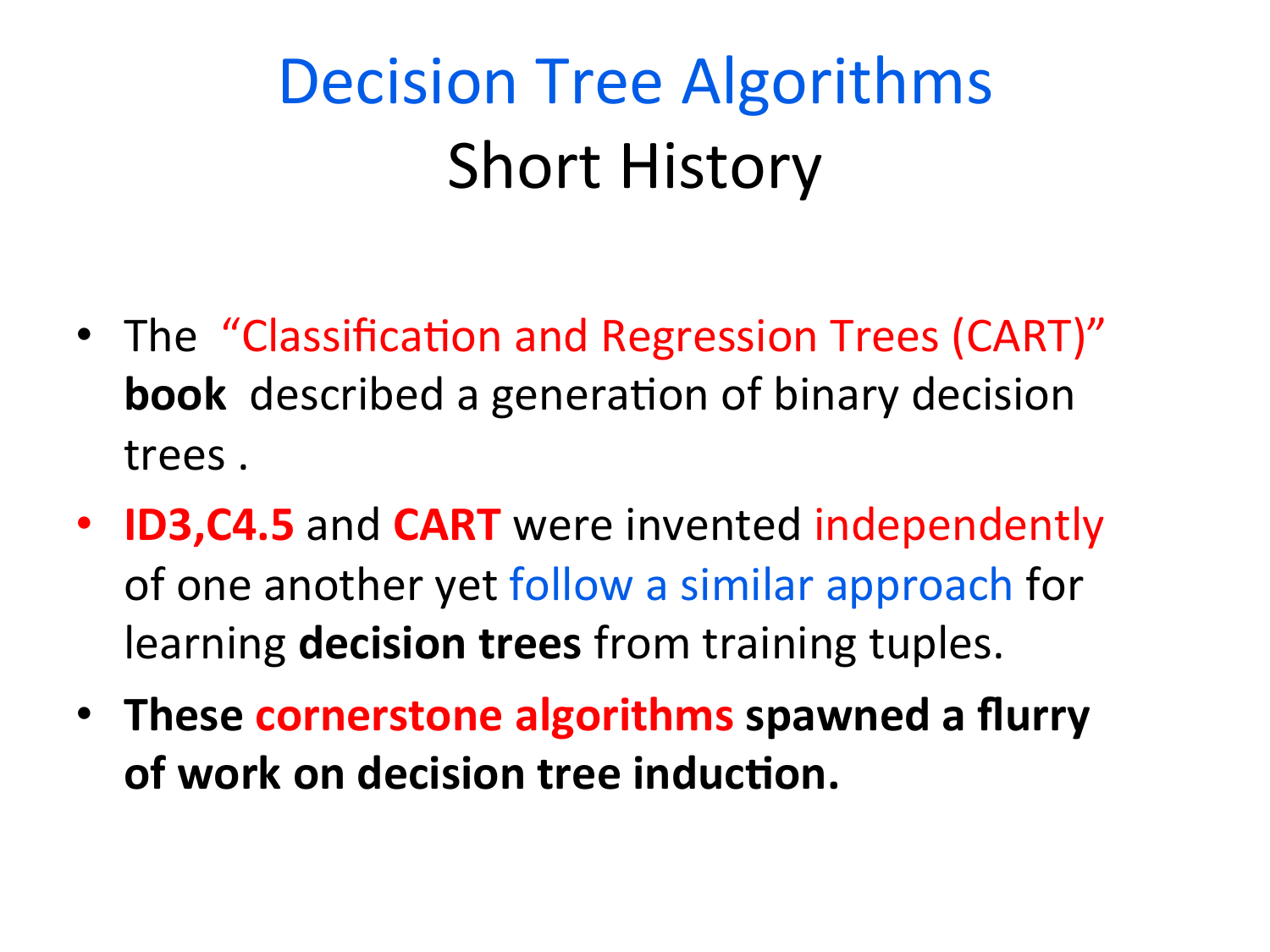- **ID3, C4.5**, and **CART** adopt a greedy (i.e. a nonbacktracking) approach
- It this approach decision trees are constructed in a topdown recursive divide-and conquer manner
- Most algorithms for decision tree induction also follow such a top-down approach
- All of the algorithms start with a training set of tuples and their associated class labels (classification data table)
- The training set is recursively partitioned into smaller subsets as the tree is being built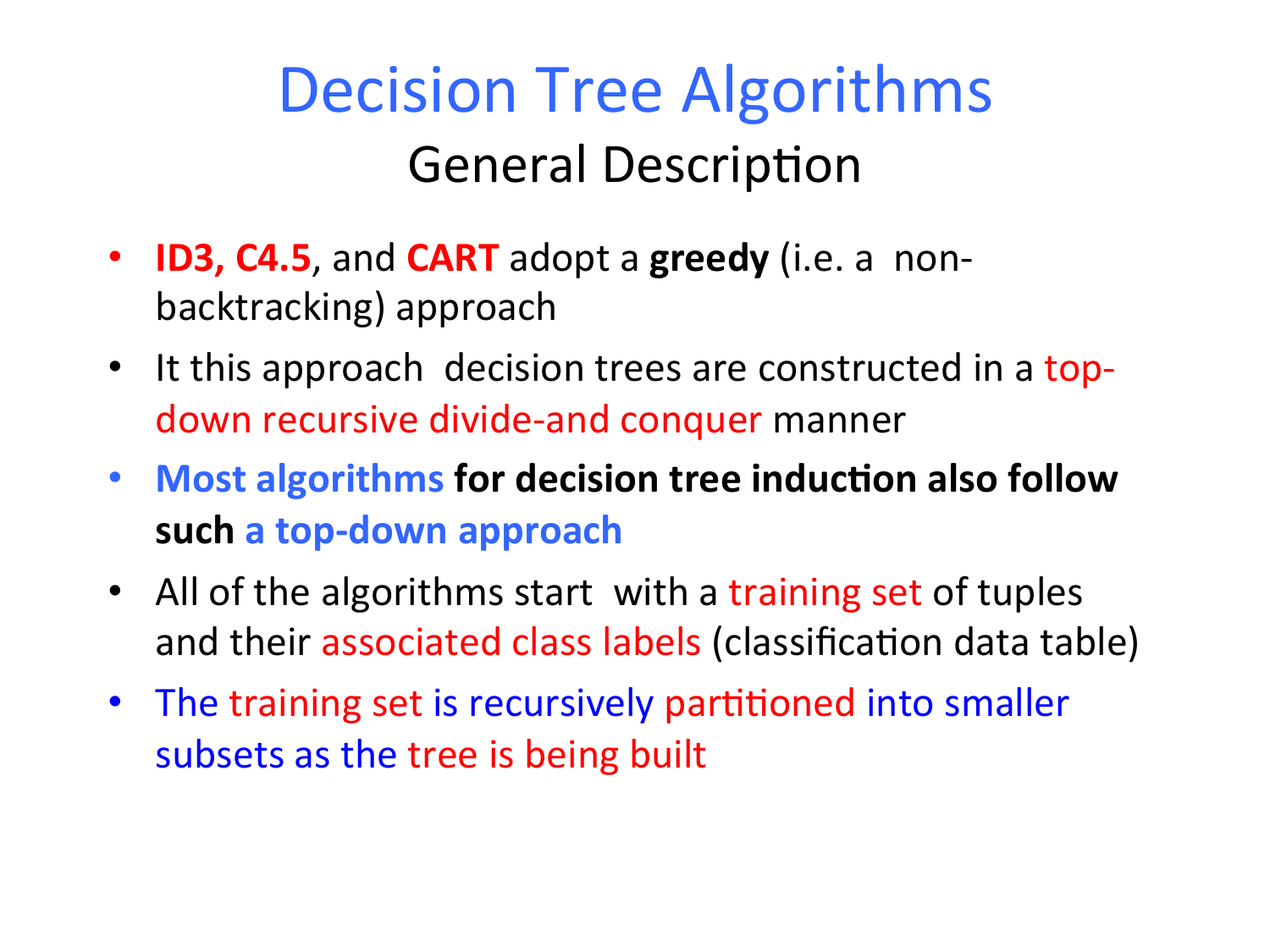- **A Basic Decision Tree Algorithm** presented here is as published in J.Han, M. Kamber book **"Data Mining, Concepts and Techniques", 2006 (second Edition)**
- The algorithm may appear long, but is quite straightforward
- **Basic Algorithm** strategy is as follows
- The algorithm is called with three parameters: **D**, *a%ribute\_list, and A%ribute\_selec3on\_method*
- We refer to **D** as a data partition
- **Initially, D** is the complete set of **training tuples** and their associated **class labels** (input training data)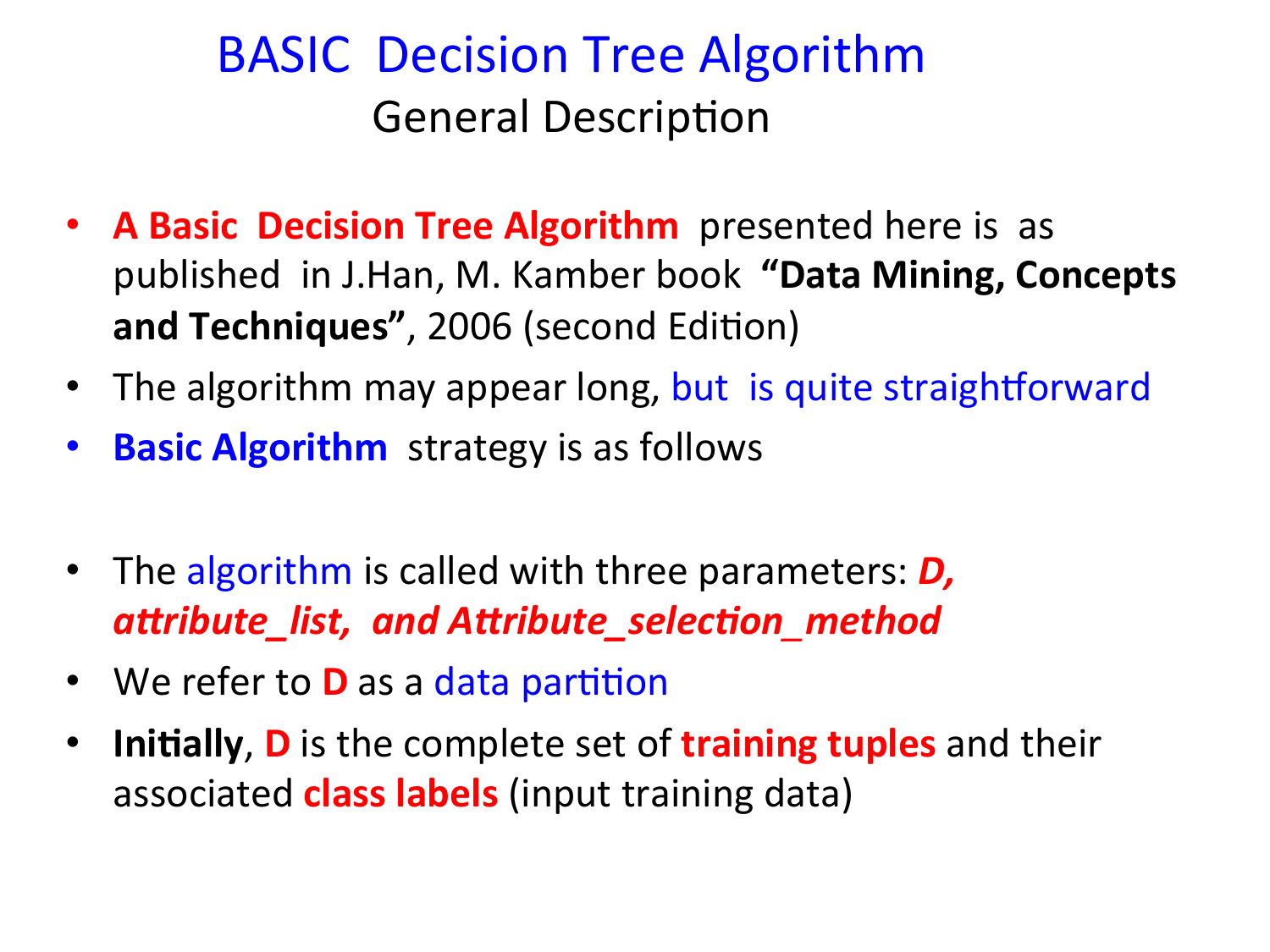- The parameter **attribute\_list** is a list of attributes describing the tuples
- **Attribute\_seletion \_method** specifies a heuristic procedure for selecting the attribute that "best" discriminates the given tuples according to **class**
- **Attribute\_seletion \_method** procedure employs an attribute selection measure, such as Information Gain or the Gini Index
- Whether the tree is strictly binary is generally driven by the attribute selection measure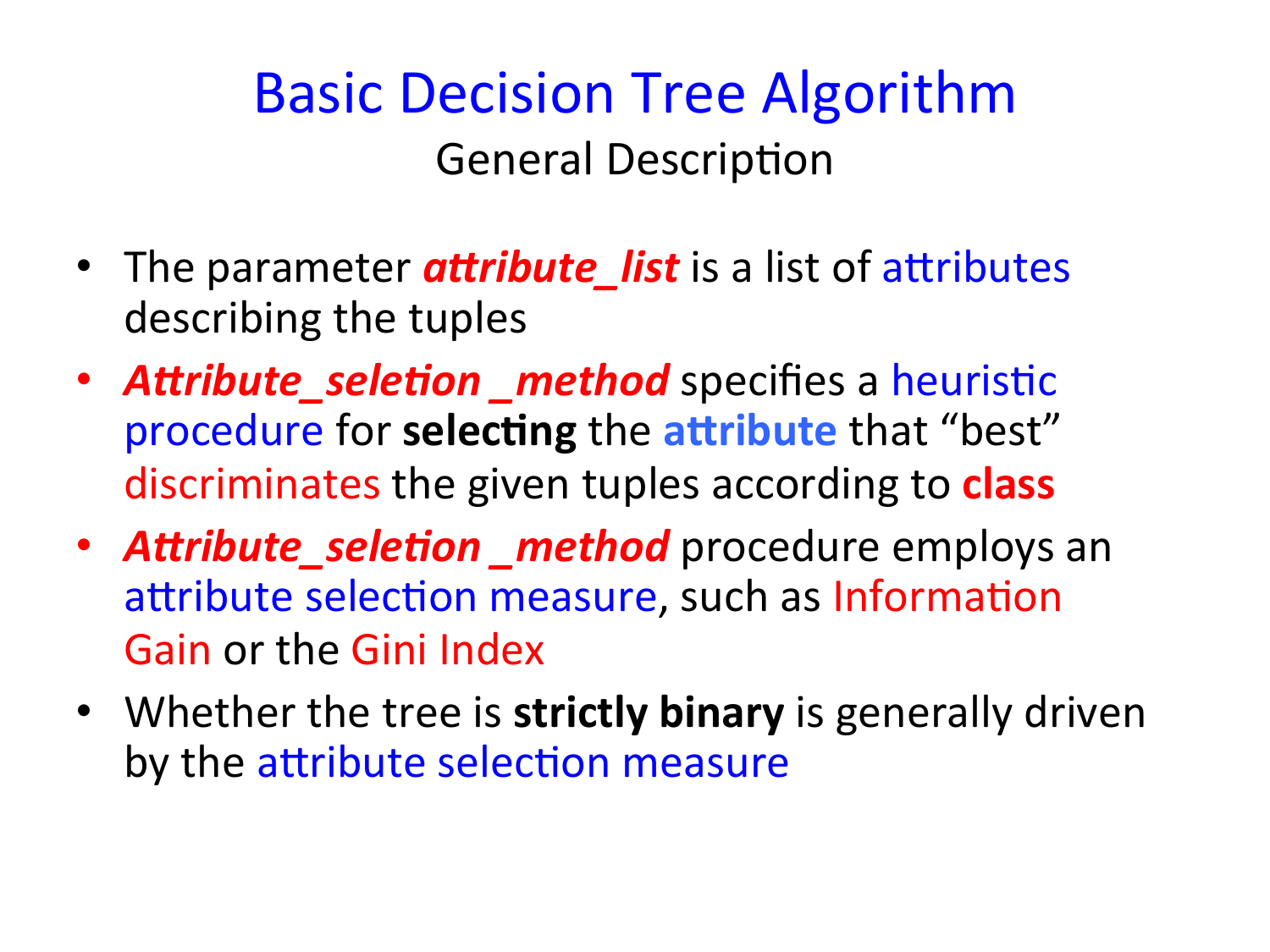- Some attribute selection measures, like the Gini Index enforce the resulting tree to be **binary**
- Others, like the **Information Gain**, do not
- They, as Information Gain does, allow multi-way splits
- They allow for two or more branches to be grown from a node
- In this case the branches represent all the (discrete) values of the **nodes** attributes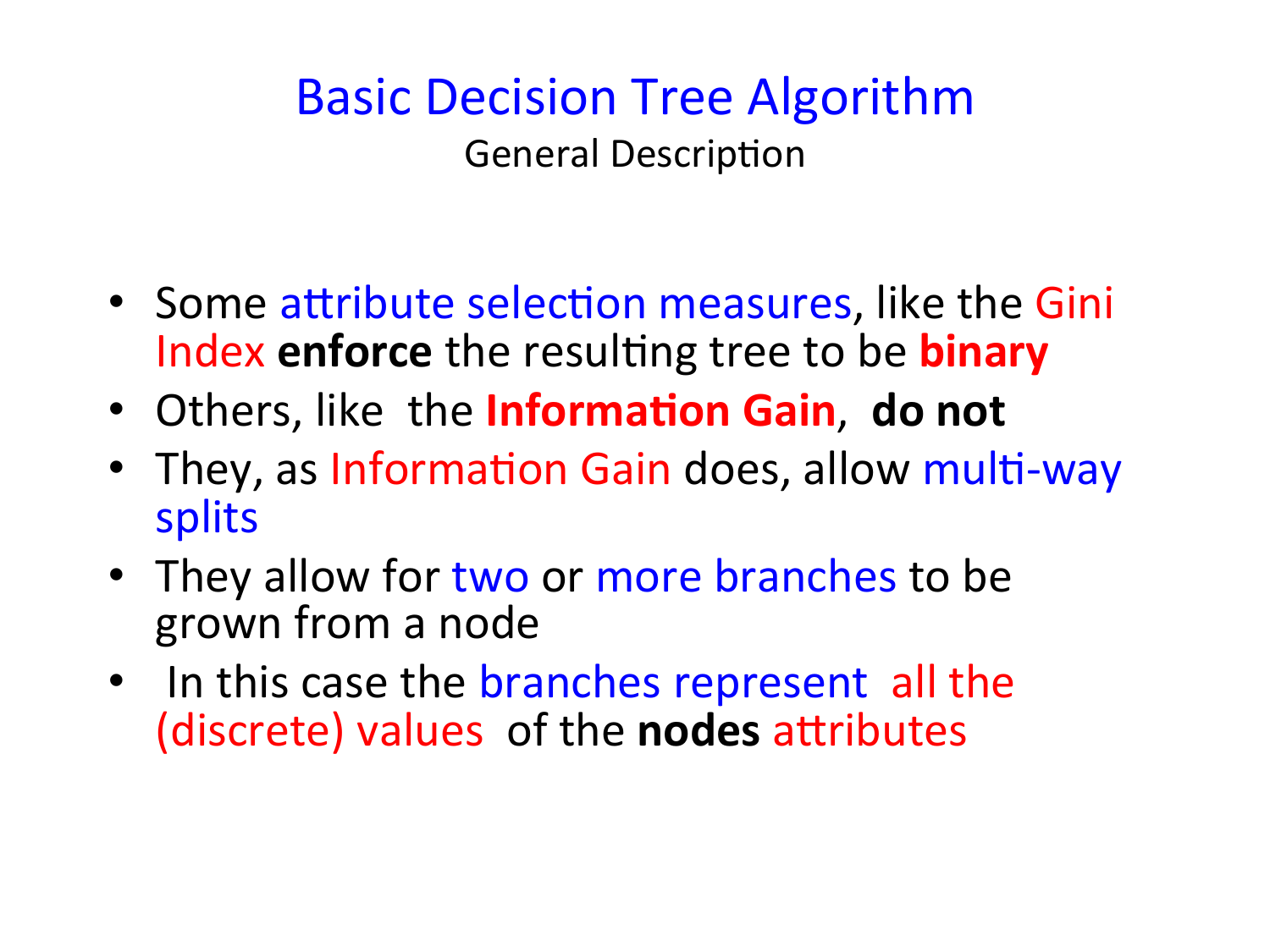- The tree starts as a single **node** N The **node** N represents the training tuples in D (training data table)
- This is the **step 1** in the algorithm
- **IF** the tuples in D are all of the **same class**
- **THEN node N** becomes a **leaf** and is **labeled** with that **class**
- Theses are the **steps 2** and **3** in the algorithm
- The **steps 4** and 5 in the algorithm are **terminating conditions**
- All of the **terminating conditions** are explained at **the end** of the algorithm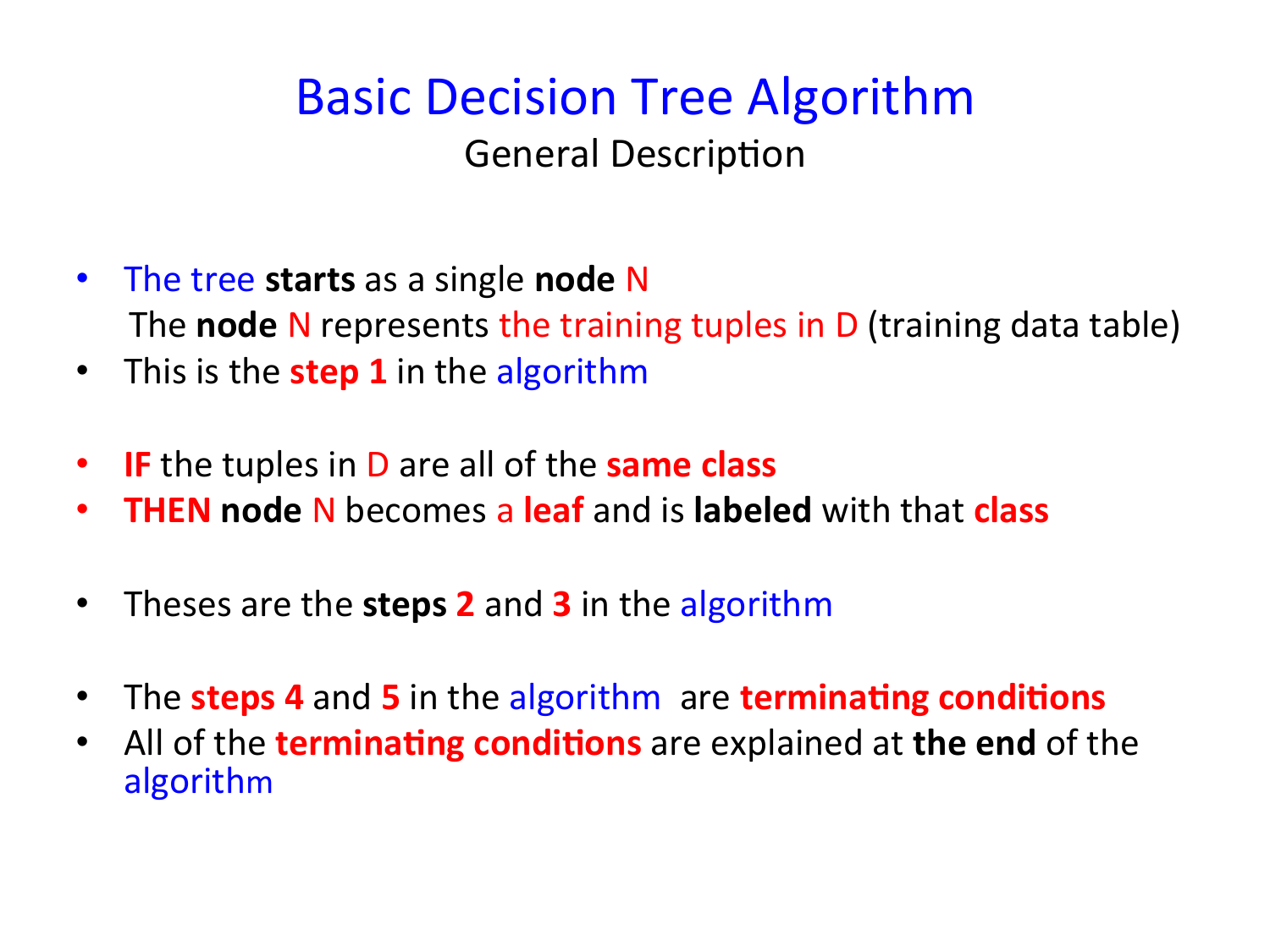- **Otherwise,** the algorithm calls **attribute\_selection\_method** to determine the **splitting criterion**
- The **splitting criterion** tells us which attributes to test at node N in order to determine the "best" way to separate or partition the tuples in **D** into individual classes (sub-tables) called partitions
- **•** This is the **step 6** in the **algorithm**
- The **splitting criterion** also tells us **which** branches to grow from **node N** with respect to the outcomes of the chosen test
- More specifically, the **splitting** *criterion* indicates the **splitting attribute** and may also indicate either a **split-point** or a **splitting subset**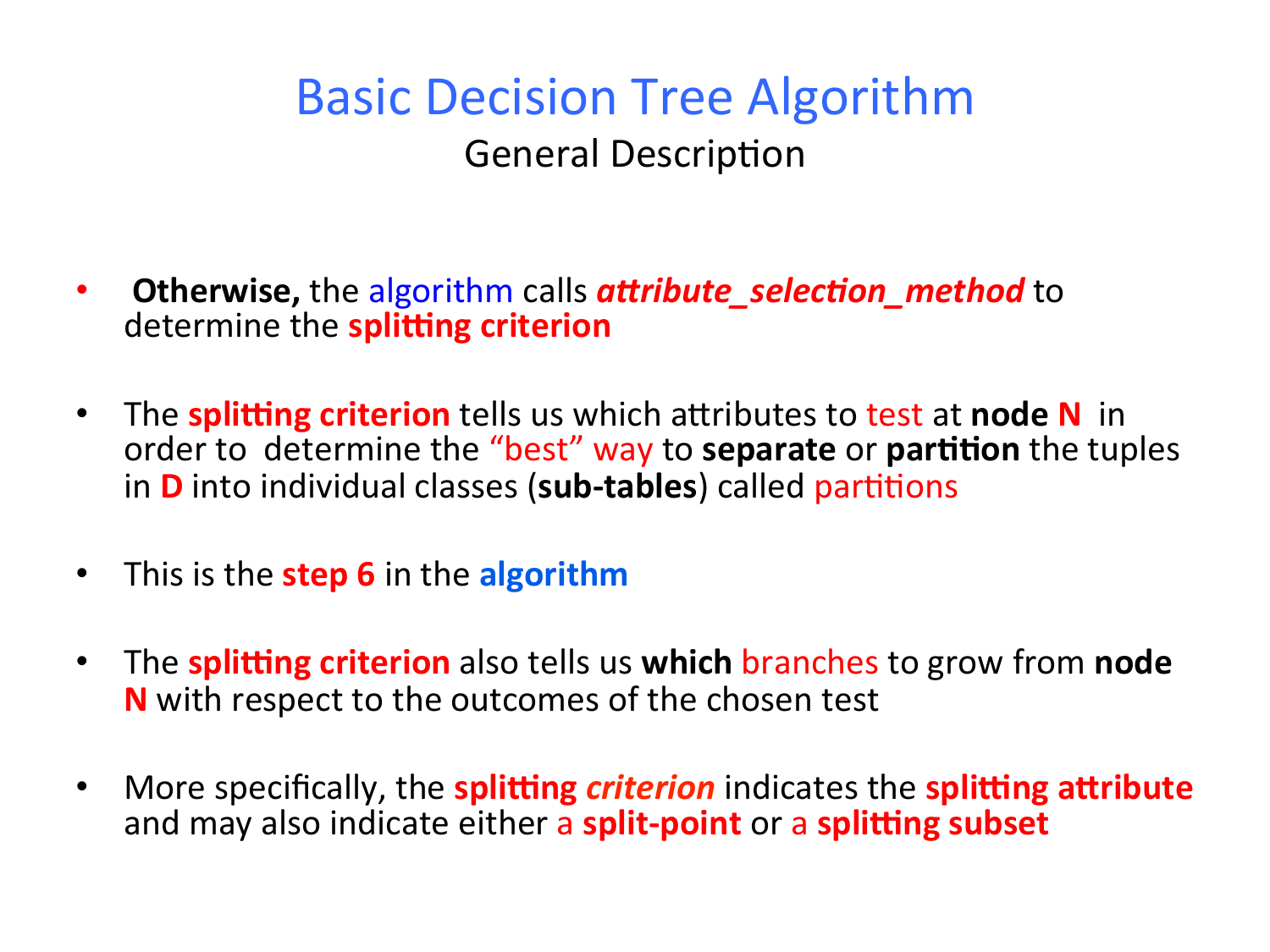- **The splitting criterion** is determined so that, ideally, the resulting **partitions** at each branch are as "pure" as possible.
- A partition is PURE if all of the tuples in it belong to the same class
- In other words, if we were to **split up** the tuples in **D** according to the mutually exclusive outcomes of the splitting criterion, we hope for the resulting partitions to be as pure as possible

•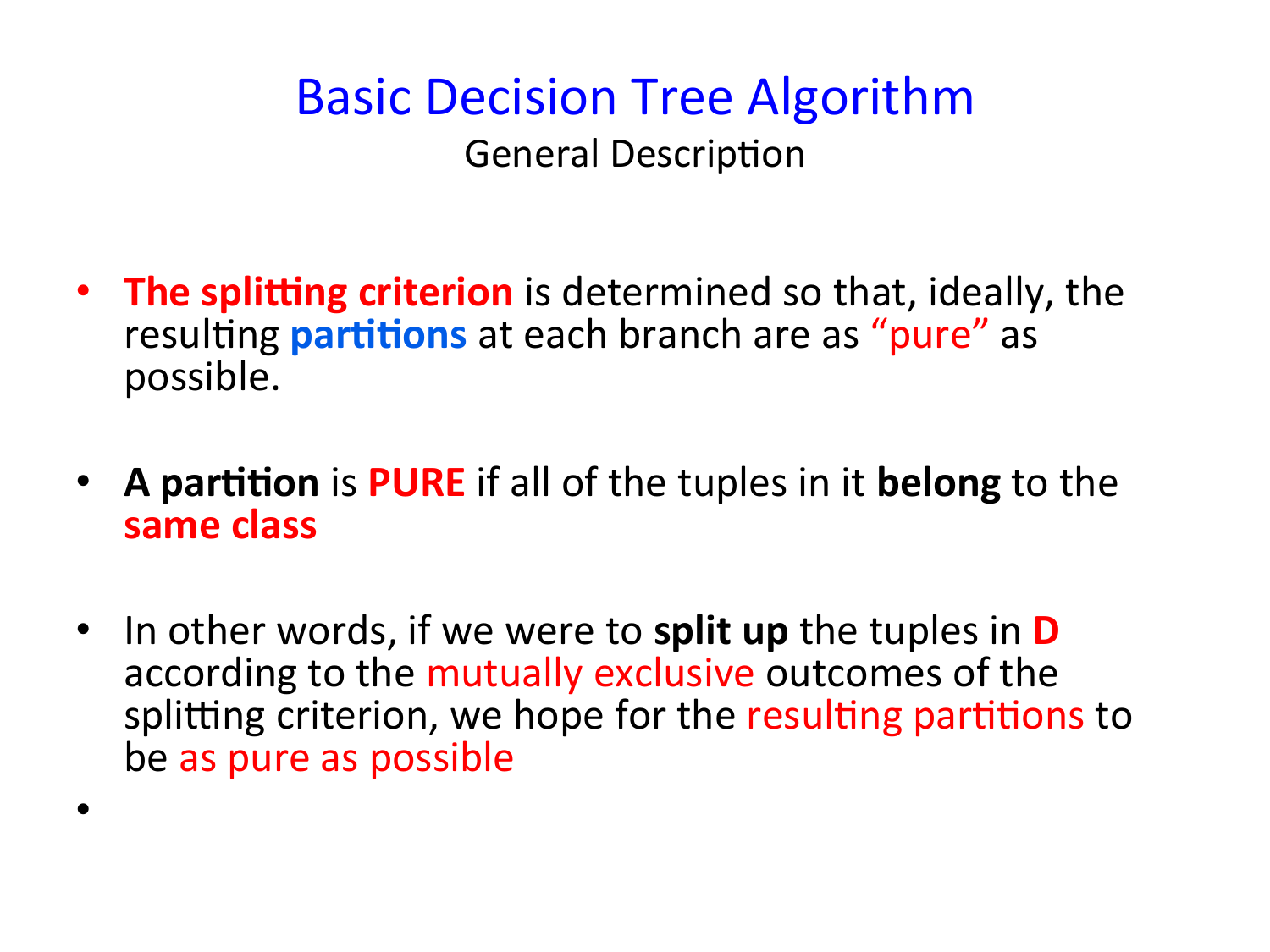- The node N is labeled with the splitting criterion, which serves as a test at the **node**
- This is **step 7**
- A **branch** is grown from **node N** for each of the **outcomes** of the **splitting criterion**
- The tuples in **D** are partitioned accordingly
- These are **steps 10** and 11
- There are **three** possible **scenarios**, as illustrated in figure 6.4 on your handout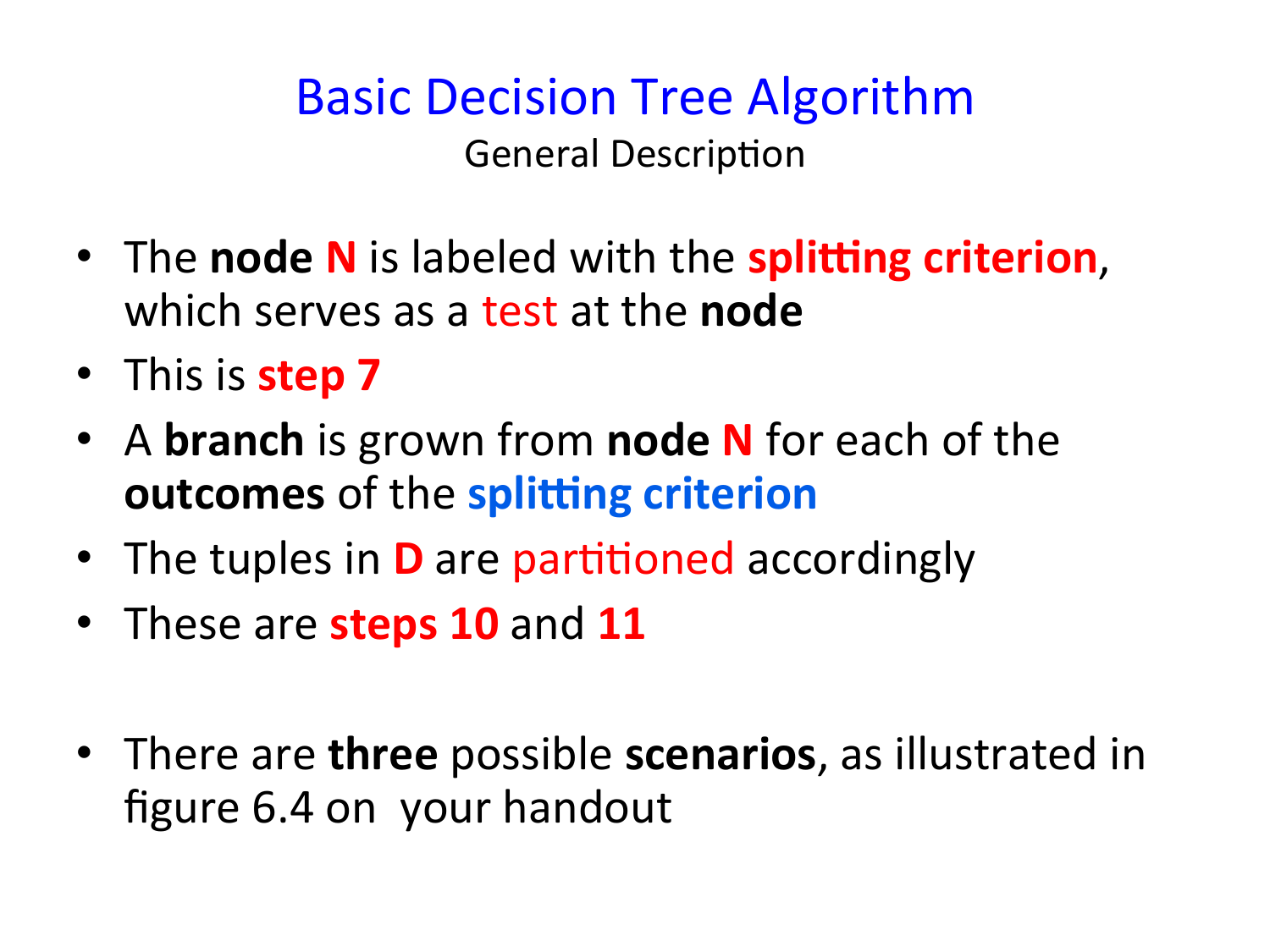- Let A be the **splitting attribute**
- **A** has distinct values (attribute values)
- **a1, a2, ..., av**
- The values a1, a2, ..., av of the attribute A are based on the training data for the run of the algorithm
- This is the **step 7** in the algorithm
- We have the following **case**s depending of the **TYPE** of the values of the split attribute **A**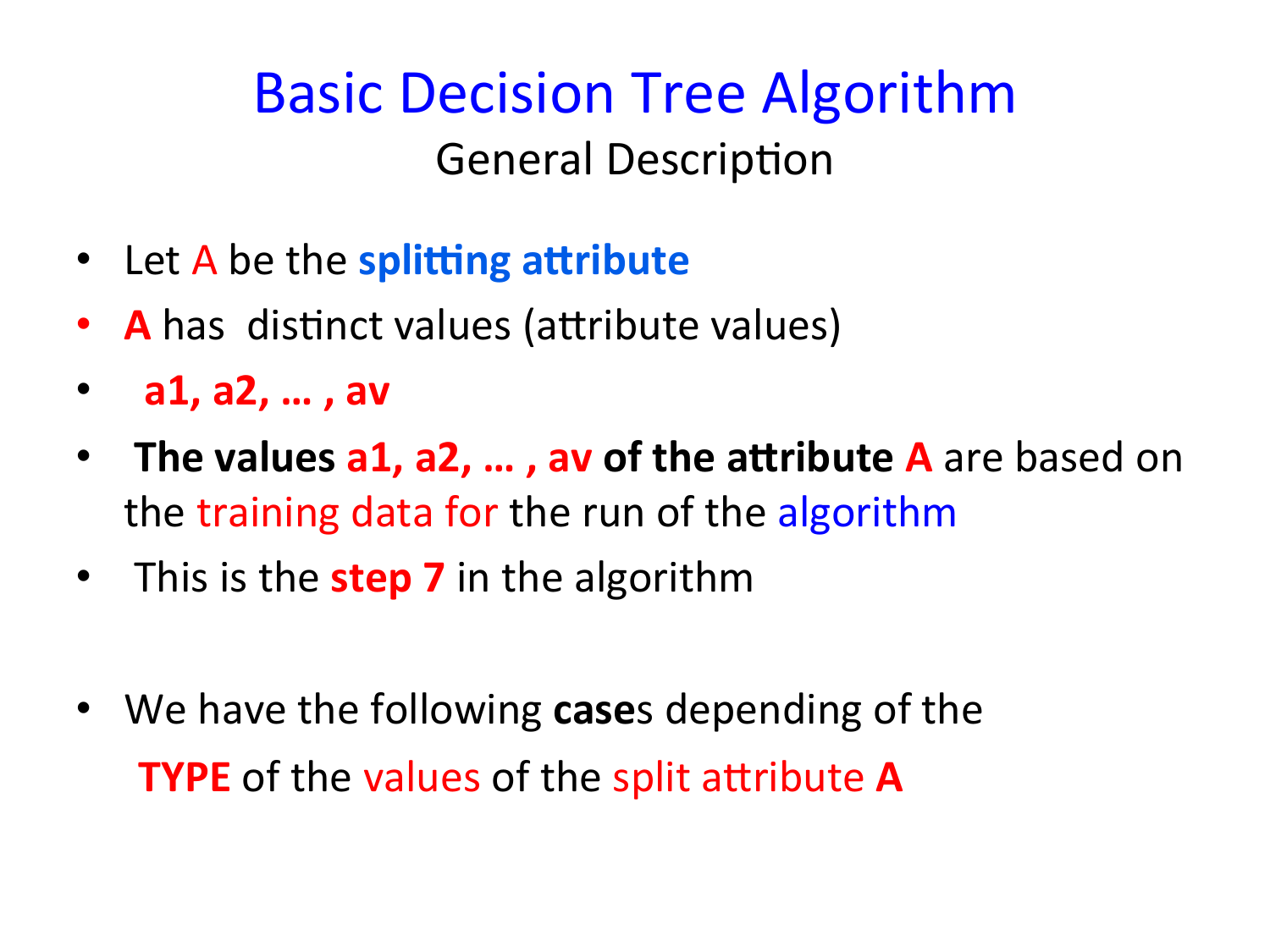## **1.** A is discrete-valued:

- In this case, the **outcomes** of the test at **node N** correspond directly to the known in training set values of **A**
- A branch is created for each value aj of the attribute A
- The **branch** is labeled with that value aj.
- There are as many branches the number of values of **A** in the training data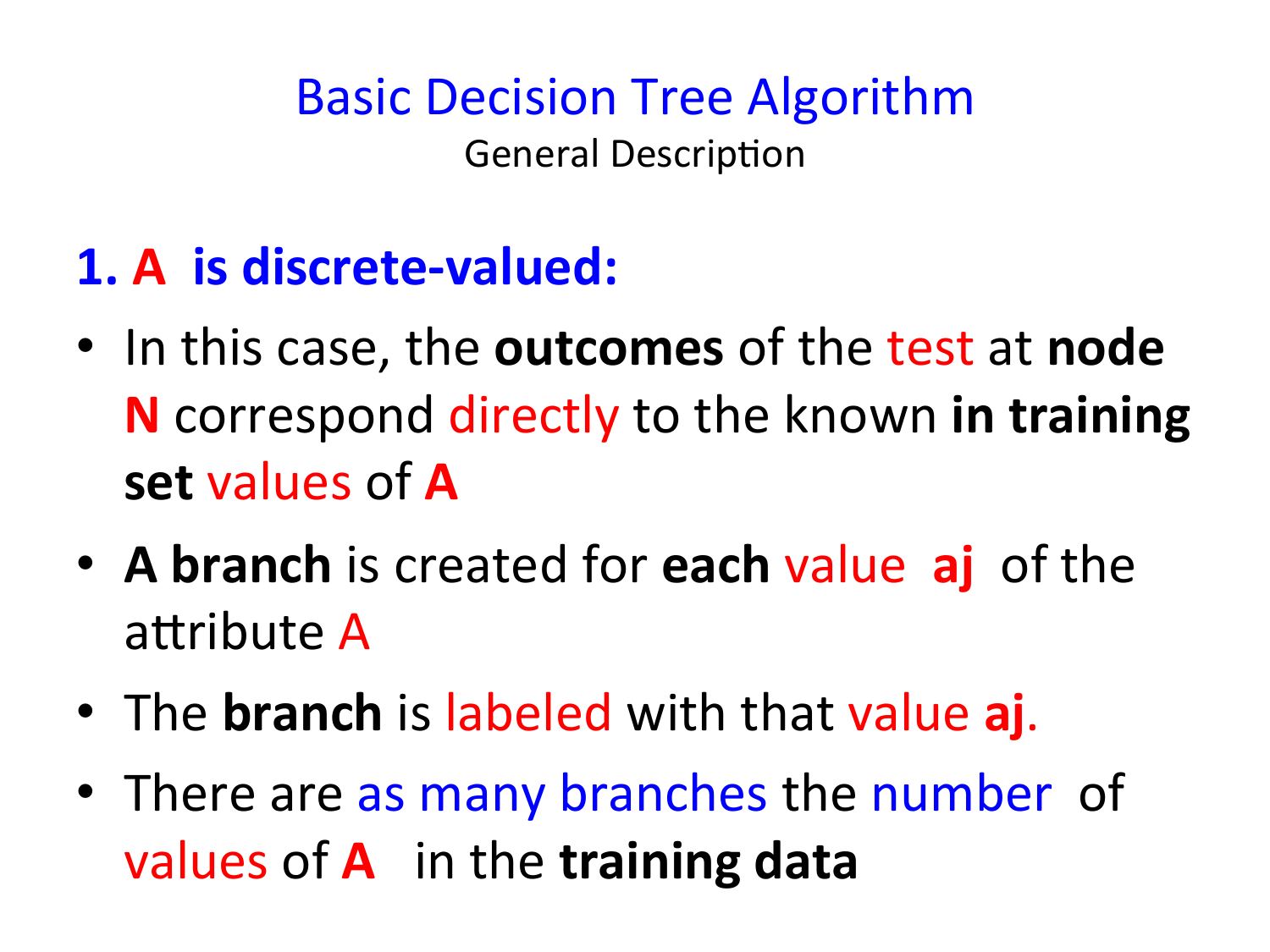### **2. A is continuous-valued**

- In this case, the test at node **N** has **two possible outcomes**, corresponding to the conditions
- **A<= split\_point** and **A> split\_point**
- The **split\_point** is the split-point returned by Attribute\_selection\_method
- In practice, the **split-point** is often taken as the midpoint of two known adjacent values of **A**
- Therefore the **split-point** may not actually be a preexisting value of **A** from the training data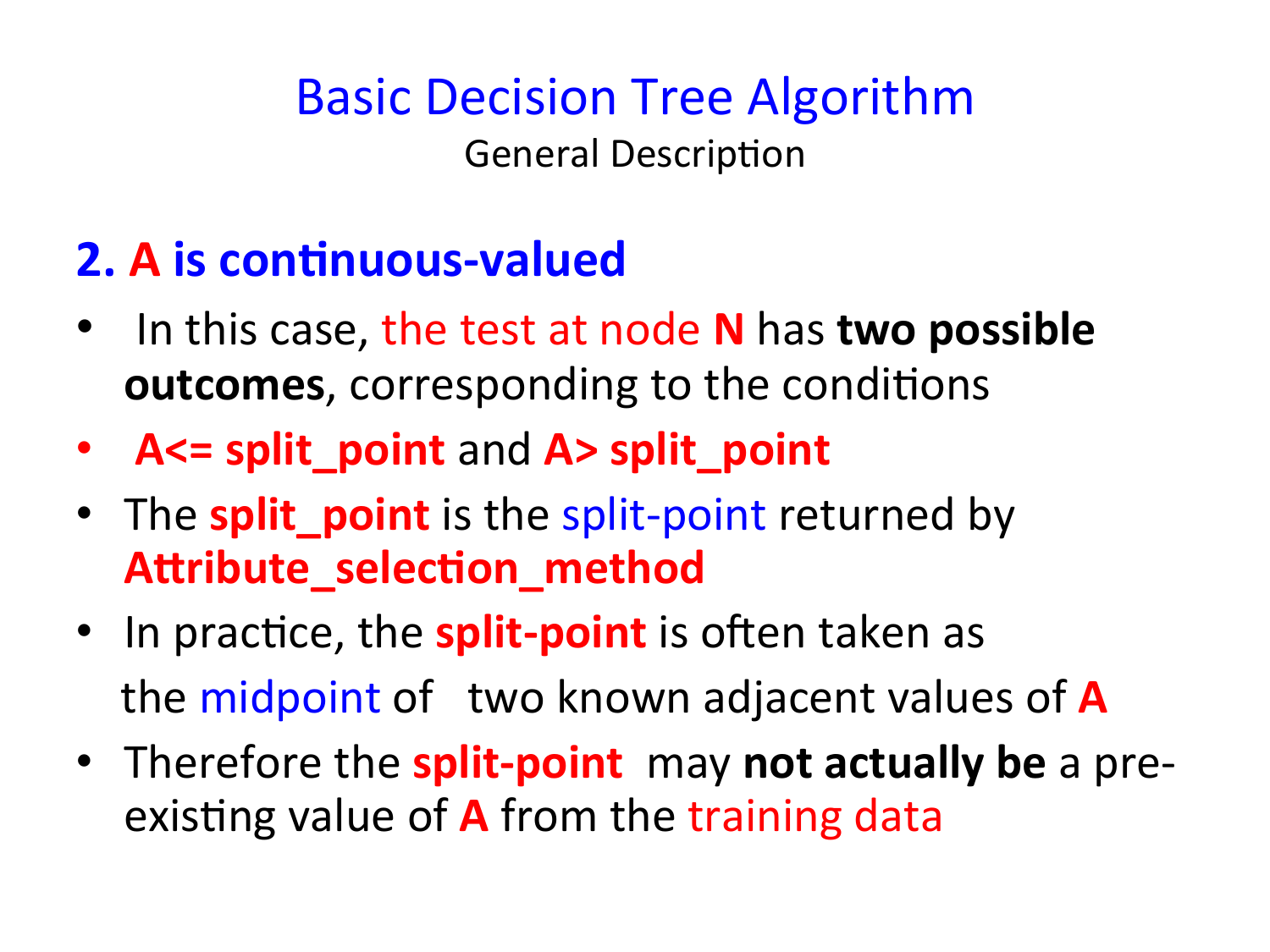- **Two branches** are grown from **N** and labeled **A<= split\_point** and **A> split\_point**
- The tuples (table at the node N) are **partitioned** sub-tables **D1** and **D2**
- **D1** holds the subset of class-labeled tuples in **D** for which A <= split point
- **D2** holds the rest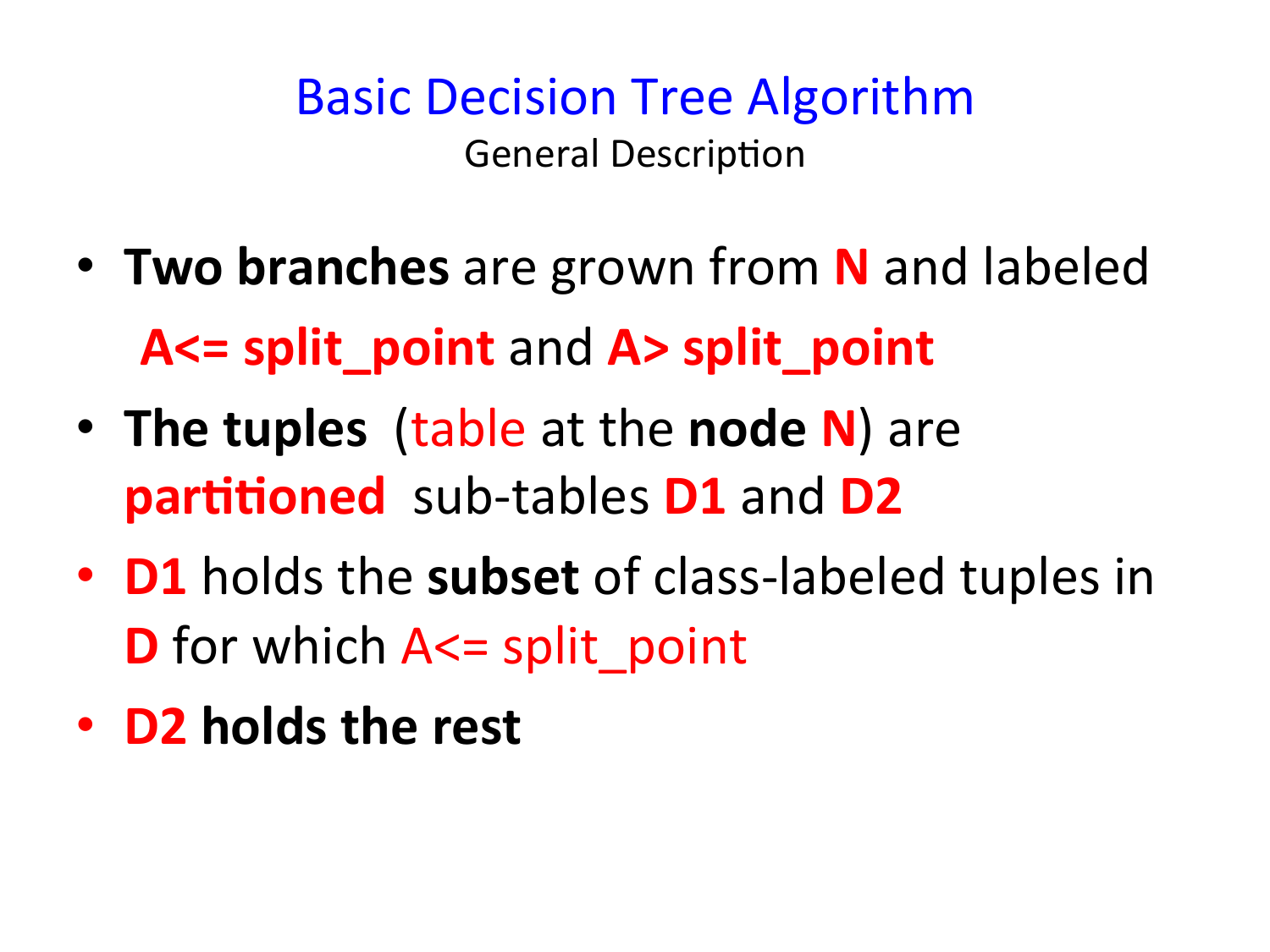- **3**. A is discrete-valued and a binary tree must be **produced**
- The **test** at **node** N is of the form "A?SA?"
- SA is the splitting subset for **A**
- SA is returned by **attribute\_selection method** as part of the splitting criterion
- SA is a subset of the known values of A
- IF a given tuple has value aj of **A** and aj belongs to SA, THEN the **test** at **node N** is satisfied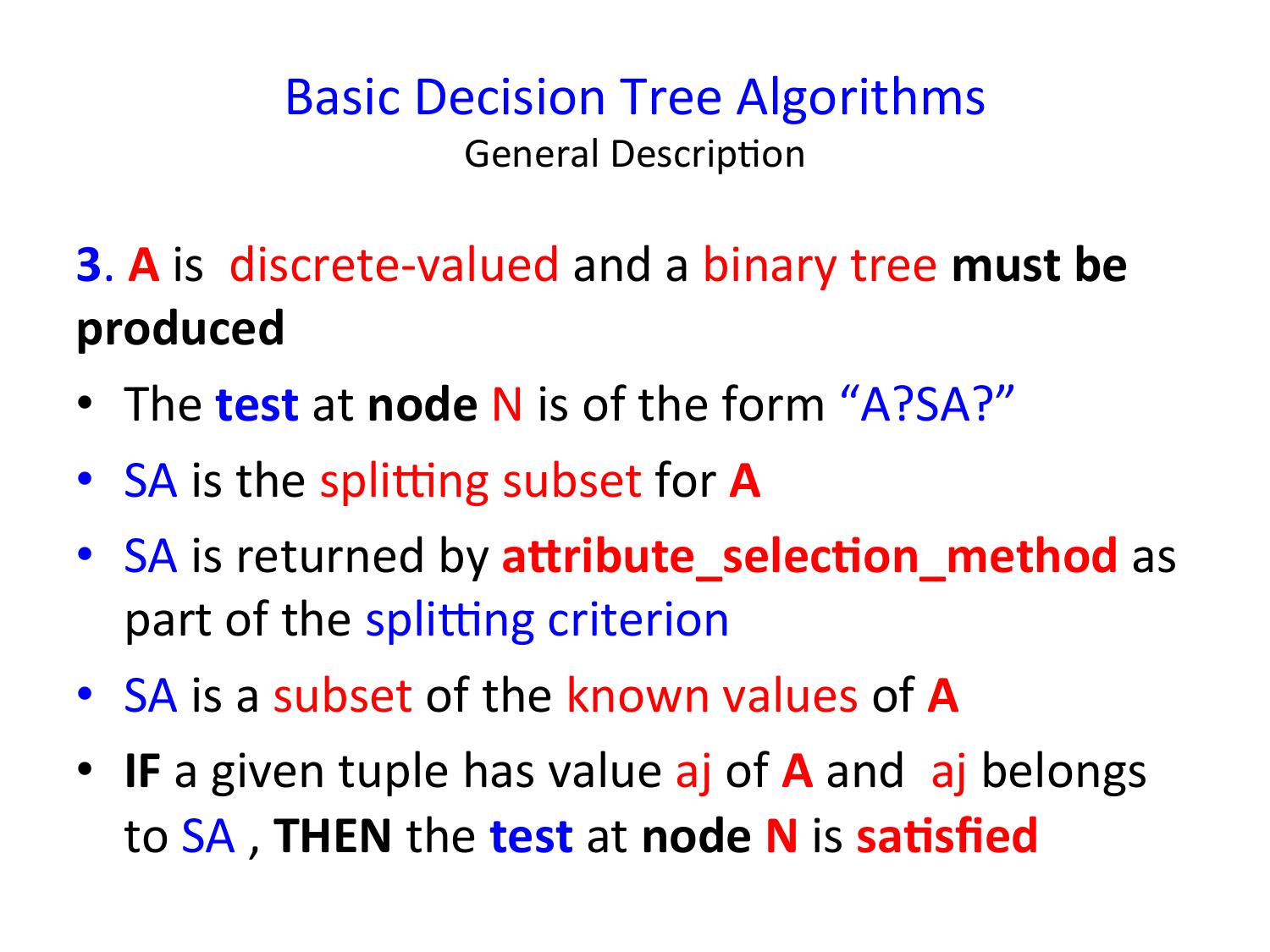## **Basic Decision Tree Algorithms**

**General Description** 

- **Two branches** are grown from **N**
- The **left branch** out of **N** is labeled **yes** so that **D1 corresponds** to the subset of class-labeled tuples in **D** that **satisfy** the **test**
- The **right branch** out of **N** is labeled **no** so that **D2 corresponds** to the subset of class-labeled tuples from **D that do not satisfy** the **test**
- 
- **The algorithm** uses the same process recursively to form a decision tree for the tuples at each resulting partition, *Dj* of *D*
- This is **step 14**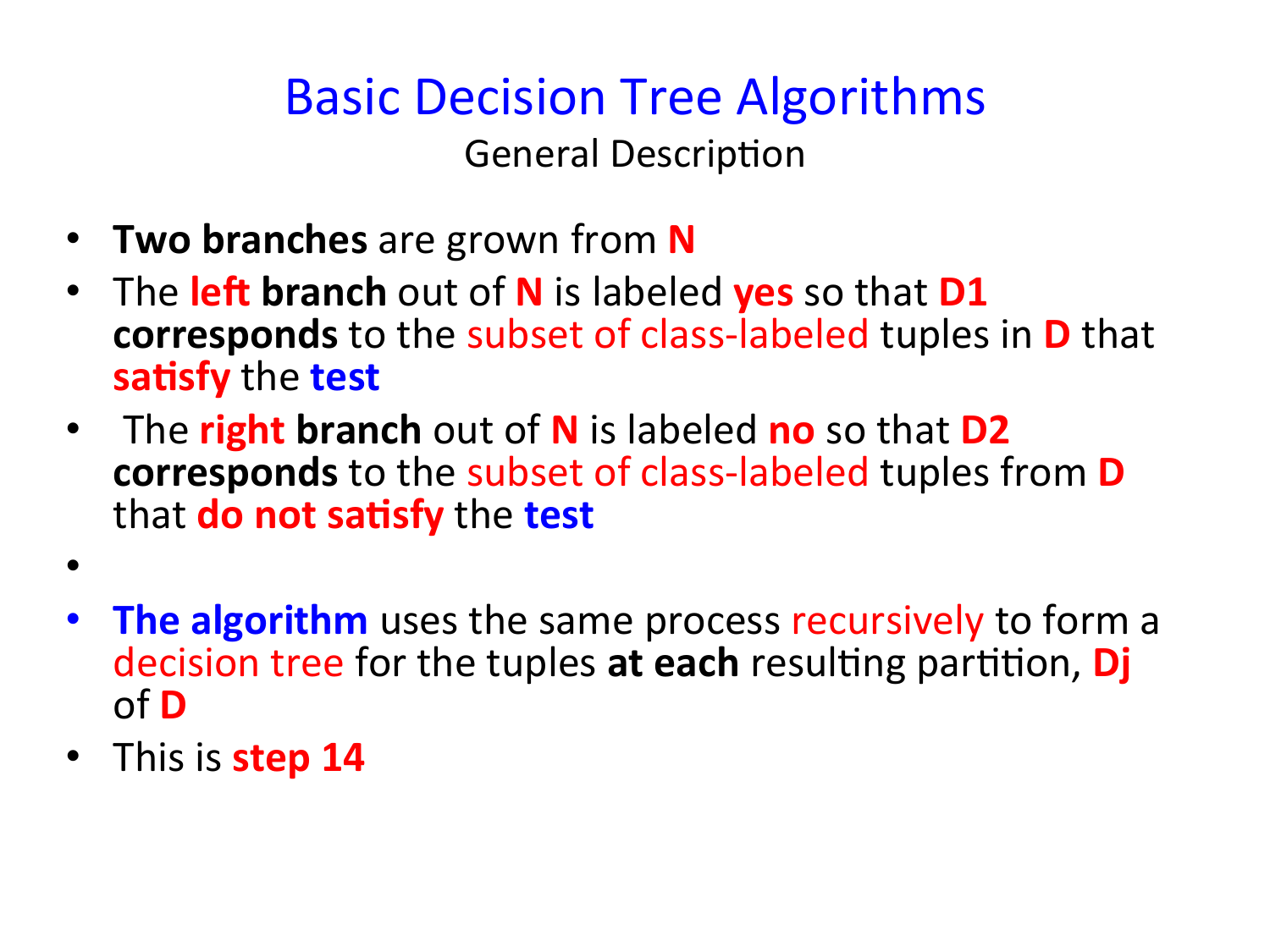- **TERMINATING CONDITIONS**
- The **recursive partitioning stops only when** any one of the following terminating conditions is **true**
- 1. All of the tuples in partition **D** (represented at **node N**) belong to the same class (**step 2** and **3**), or
- 2. There are no remaining attributes on which the tuples may be further partitioned (step 4)
- In this case, **majority voting** is employed (**step 5**)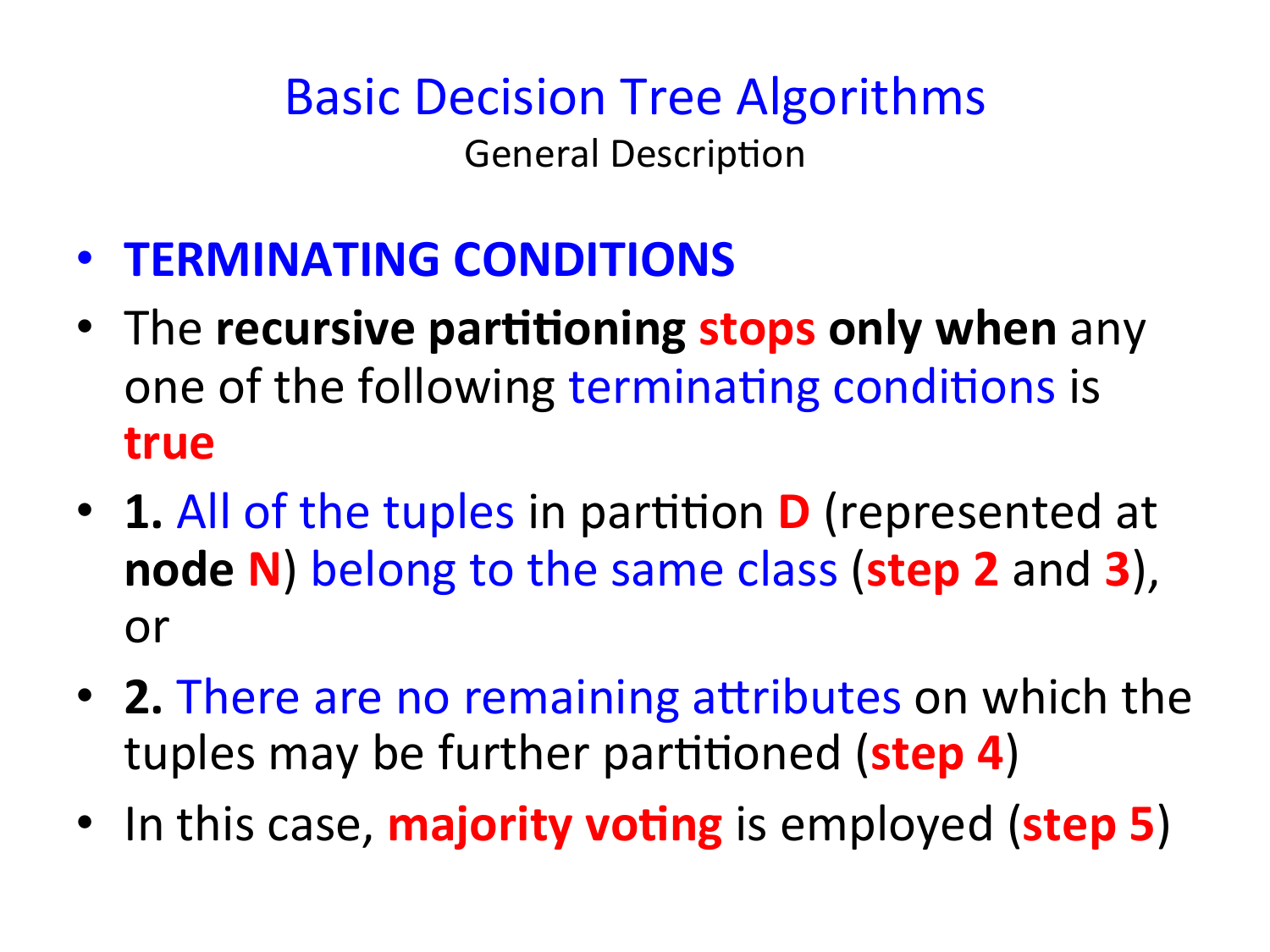- **Majority voting** involves converting **node N** into a leaf and labeling it with the most common class in D which is a set of training tuples and **their associated class labels**
- **Alternatively**, the class distribution of the node tuples may be stored
- **3.** There are no tuples for a given branch, that is, a partition **Dj** is empty
- In this case, a leaf is created with **the majority** class in the a set of training tuples D
- The **decision tree** is returned
- This is the **step 15** of the algorithm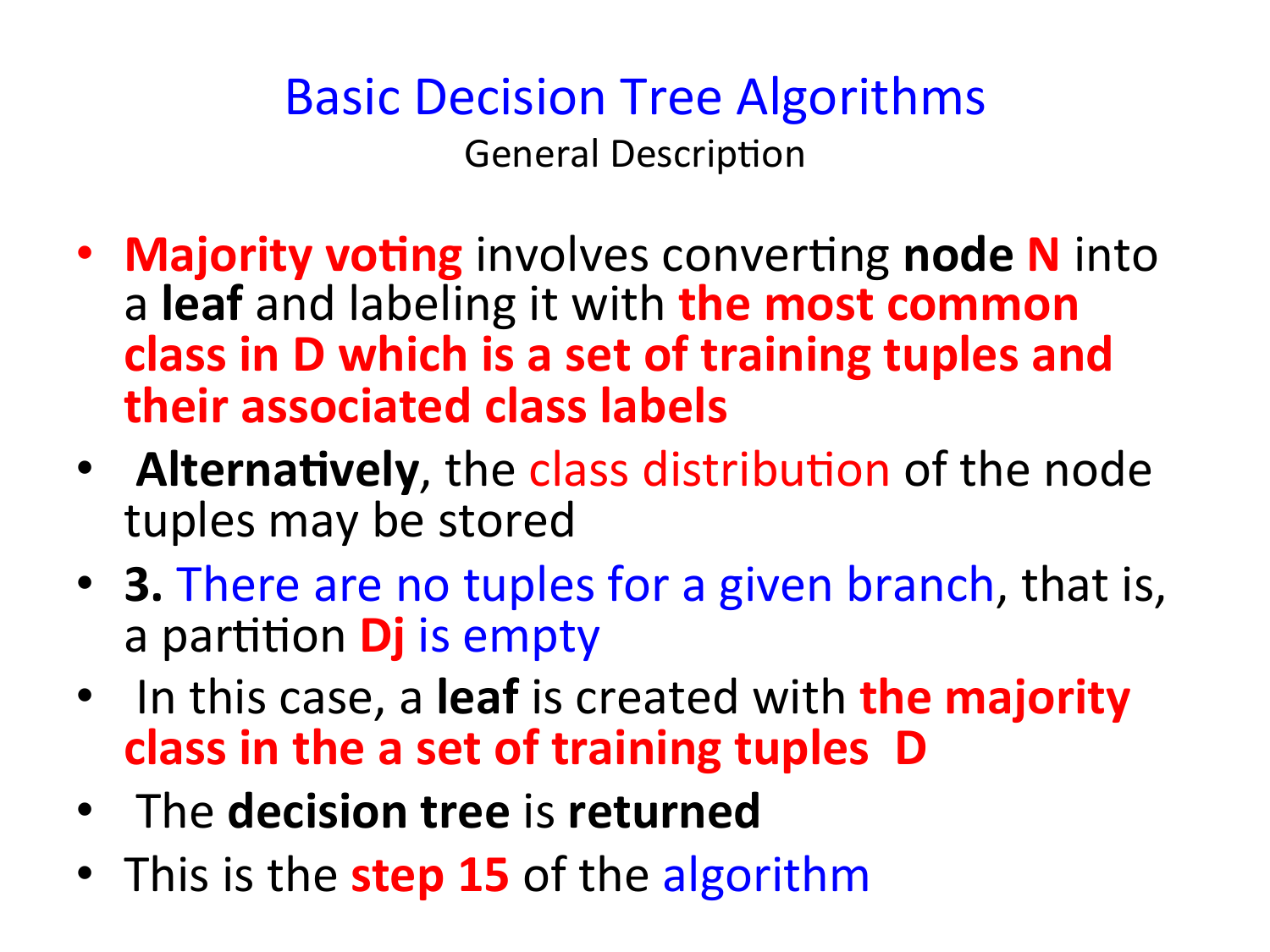## **Basic Decision Tree Algorithm**

- **Algorithm:** *Geneate\_decision\_tree*
- **Input:**

• 

- Data partition, D, which is a set of training tuples and their associated class labels.
- Attribute list, the set of candidate attributes
- Attribute selection method, a procedure to determine the splitting criterion that "best" partitions the data tuples into individual classes. This criterion consists of a *splitting attribute* and , possibly, either a *split point* or *splitting subset*.
- 
- **•** Output: a decision tree
- 
- **Method:**
- (1)create a node N;
- (2) if tuples in **D** are all of the same class, C then
- (3) return N as a leaf nod labeled with the class C;
- (4) If *attribute list* is empty then
- (5) Return N as a leaf node labeled with the majority class in D; //majority voting
- (6) Apply *attribute\_seletion\_method* (D, arrtibute list) to find the "best" splitting criterion;
- **•** (7) Label node N with splitting criterion;
- (8) If *splitting attribute is* discrete-valued and
- *Multiway splits allowed then // not restricted to binary trees*
- (9) attribute list- $\rightarrow$ attribute list splitting attribute; //remove splitting attribute
- (10) for each outcome *j* of *splitting\_criterion* // partition the tuples and grow sub-tees for each partition
- (11) Let **D**j be the set of a data tuples in **D** satisfying outcome *i*; // a partition
- $\cdot$  (12) If  $\overline{D}$  is empty then
- (13) Attach a leaf labeled with the majorty class in D to node N;
- (15) Else attach the node returned by *Geneate decision tree* (*D*j, attribute list) to node N;
- (16) Return N;
- 
-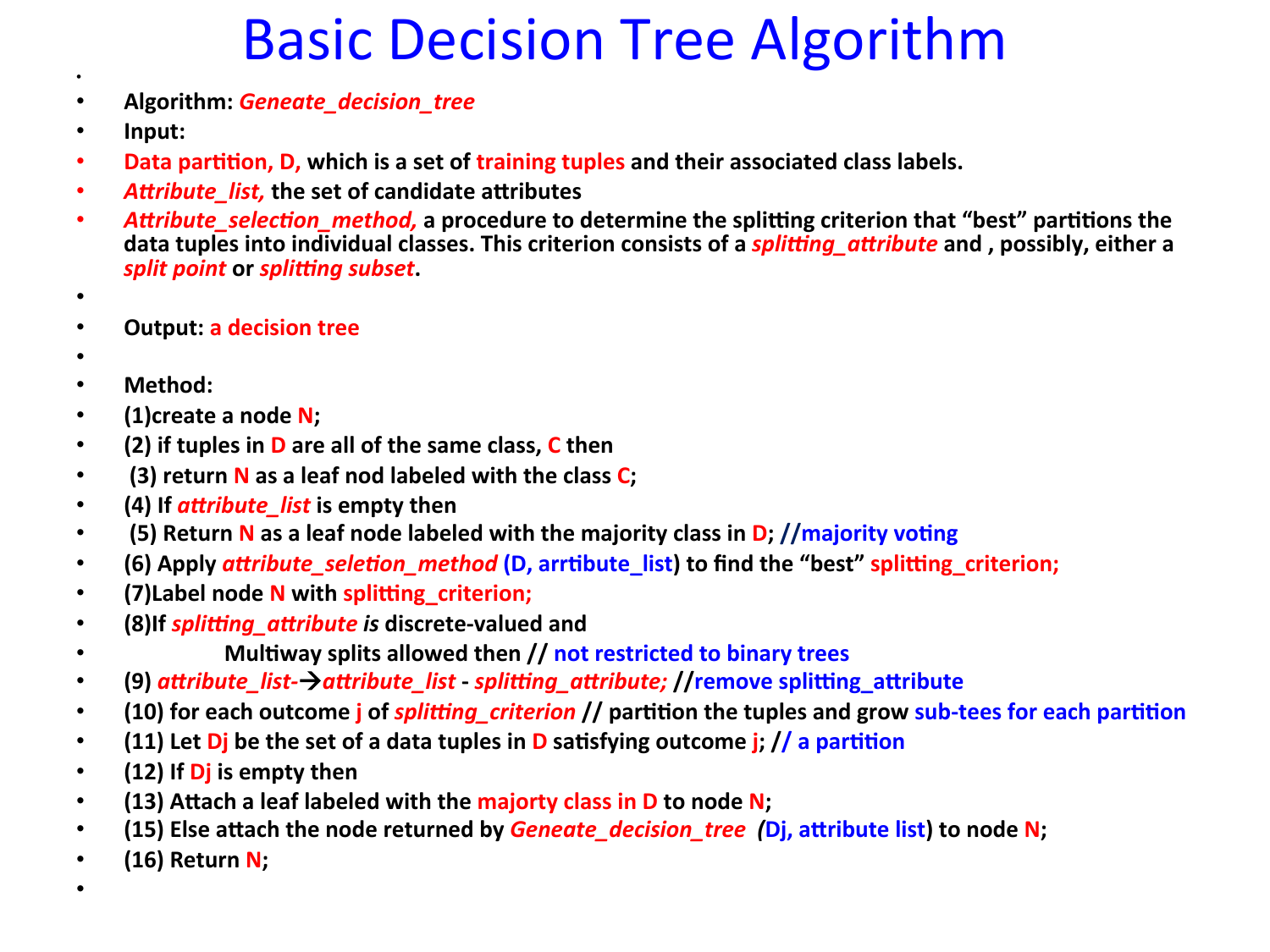#### Attribute Selection Measure: Information Gain (ID3/C4.5)

- **n** Select the attribute with the **highest information gain**
- **n** Let  $p_i$  be the probability that an arbitrary tuple in D belongs to class C<sub>i</sub>, estimated by  $|C_{i, D}|/|D|$
- **Expected information** (entropy) needed to classify a tuple in D:

$$
Info(D) = -\sum_{i=1}^{m} p_i \log_2(p_i)
$$

- **n Information** needed (after using A to split D into v partitions) to classify D:  $\frac{1}{|D|}$   $\times$   $I(D_j)$  $(D) = \sum_{i=1}^{v} \frac{|D_i|}{|D_i|}$ *j v*  $I_A(D) = \sum_{i=1}^{\lfloor D \rfloor} \times I(D)$ *D D*  $\text{Info}_A(D) = \sum_{j=1}^{\infty} \frac{1}{|D|} \times$
- **Information gained** by branching on attribute

$$
Gain(A) = Info(D) - Info_A(D)
$$

1

*j*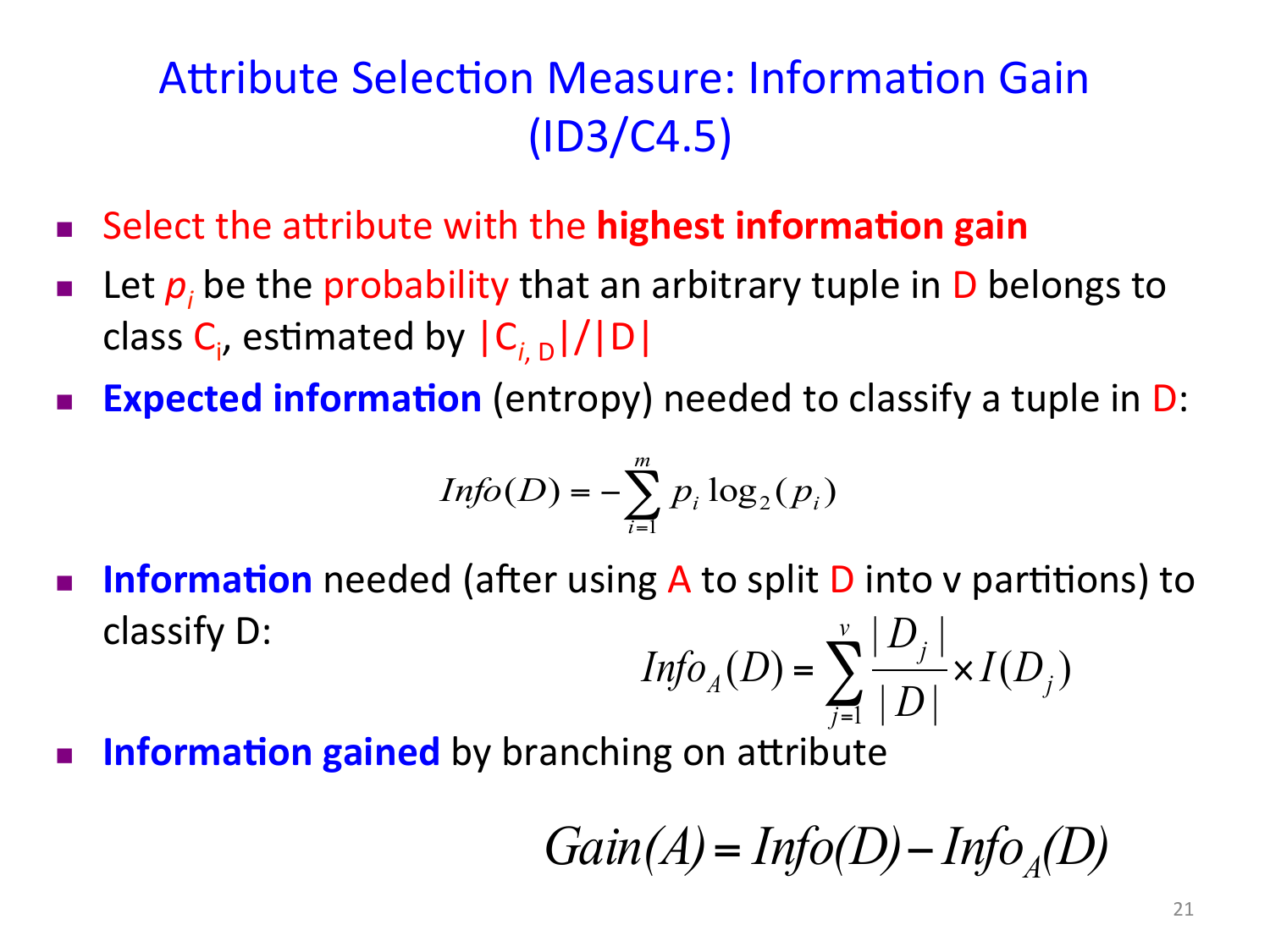### Computing Information-Gain for Continuous-Value **Attributes**

- Let attribute A be a continuous-valued attribute
- Must determine the *best split point* for A
	- $-$  Sort the value A in increasing order
	- $-$  Typically, the midpoint between each pair of adjacent values is considered as a possible *split point* 
		- $(a_i+a_{i+1})/2$  is the midpoint between the values of  $a_i$  and  $a_{i+1}$
	- $-$  The point with the *minimum expected information requirement* for **A** is selected as the split-point for **A**
- **Split:** 
	- $-$  **D1** is the set of tuples in **D** satisfying **A** ≤ split-point, and **D2** is the set of tuples in D satisfying **A > split-point**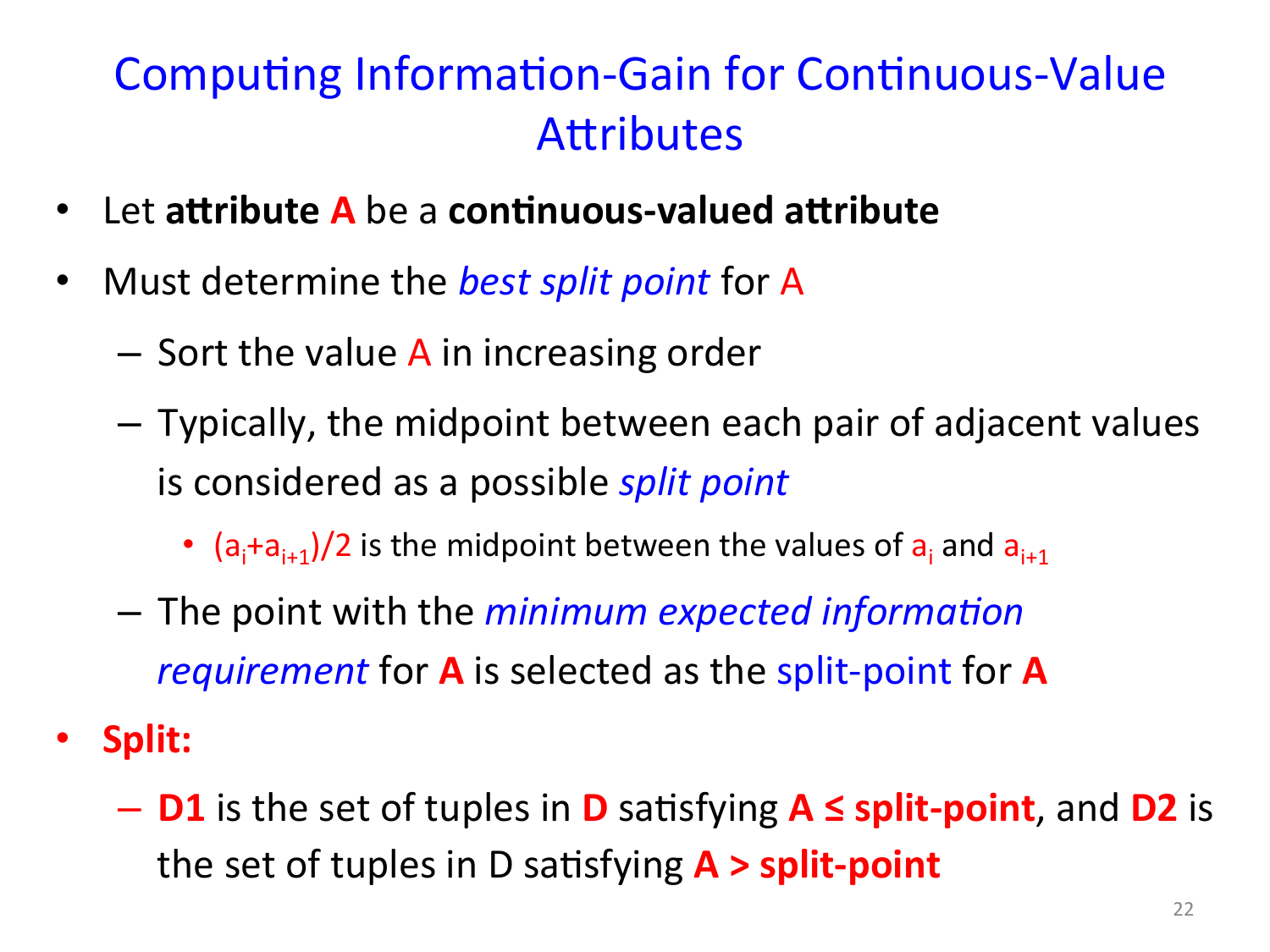## Gain Ratio for Attribute Selection (C4.5)

- Information gain measure is biased towards attributes with a large number of values
- C4.5 (a successor of ID3) uses **gain ratio** to overcome the problem (normalization to information gain)

$$
SplitInfo_{A}(D) = -\sum_{j=1}^{v} \frac{|D_{j}|}{|D|} \times log_{2}(\frac{|D_{j}|}{|D|})
$$

- $-$  GainRatio(A) = Gain(A)/SplitInfo(A)
- Ex.  $SplitInfo_A(D) = -\frac{1}{14} \times log_2(\frac{1}{14}) \frac{0}{14} \times log_2(\frac{0}{14}) \frac{1}{14} \times log_2(\frac{1}{14}) = 0.926$  $SplitInfo_A(D) = -\frac{4}{14} \times log_2(\frac{4}{14}) - \frac{6}{14} \times log_2(\frac{6}{14}) - \frac{4}{14} \times log_2(\frac{4}{14}) =$

 $-$  gain\_ratio(income) =  $0.029/0.926 = 0.031$ 

• The attribute with the **maximum gain ratio** is **selected** as the **splitting attribute**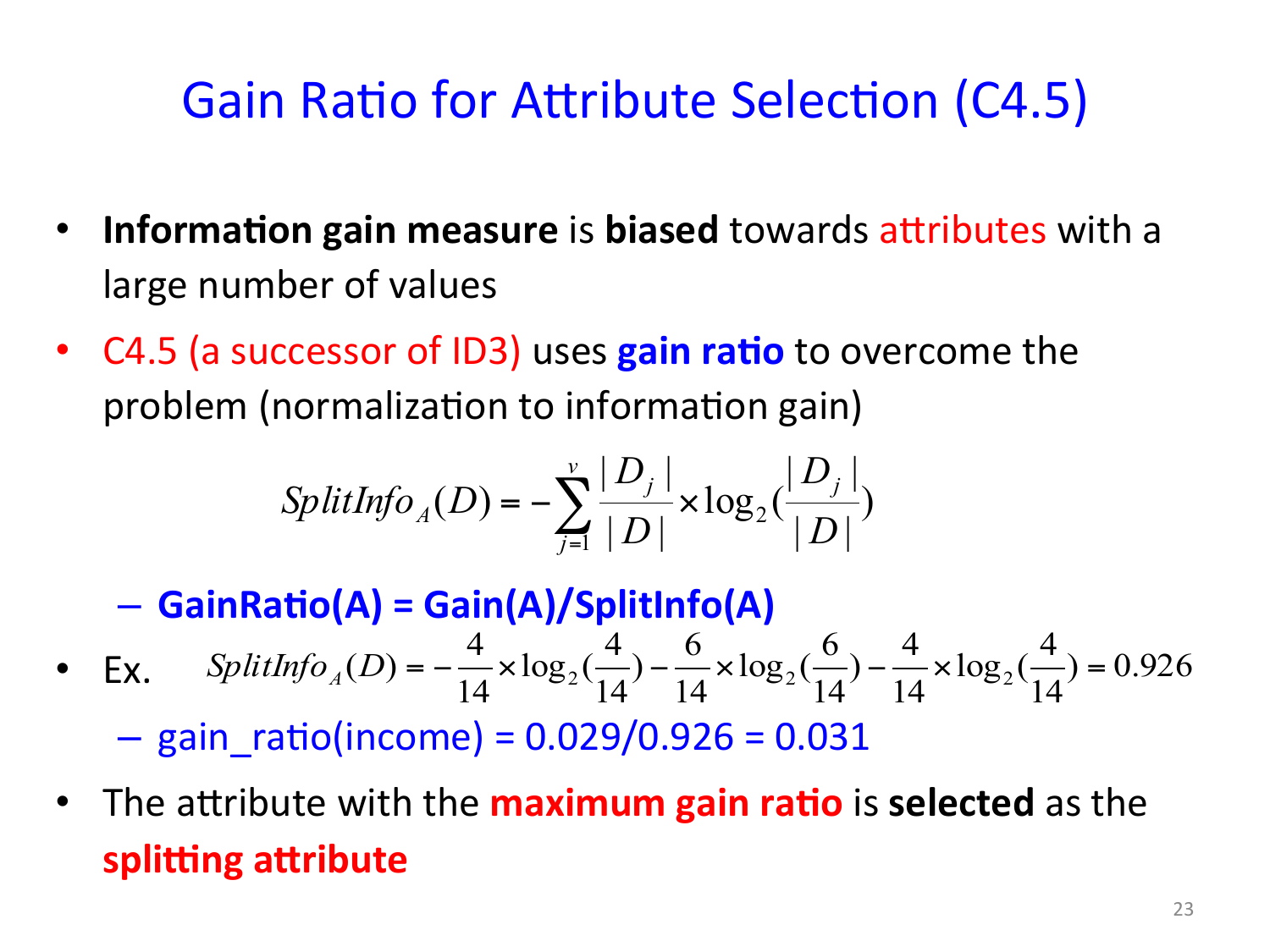## Gini index (CART, IBM IntelligentMiner)

• If a data set D contains examples from n classes, gini index, *gini*(D) is defined as 

$$
gini(D) = 1 - \sum_{j=1}^{n} p_j^2
$$

where  $\boldsymbol{p}_j$  is the relative frequency of class  $\ddot{j}$  in  $\boldsymbol{D}$ 

• If a data set **D** is split on A into two subsets **D**<sub>1</sub> and **D**<sub>2</sub>, the gini index **gini(D)** is defined as

$$
giniA(D) = \frac{|D_1|}{|D|}gini(D_1) + \frac{|D_2|}{|D|}gini(D_2)
$$

Reduction in Importity: 
$$
|D|
$$

$$
\Delta gini(A) = gini(D) - gini_A(D)
$$

• The attribute provides the **smallest** *gini<sub>split</sub>***(D)** (or the largest reduction in impurity) is chosen to split the node (need to enumerate all the possible *splitting points for each attribute*)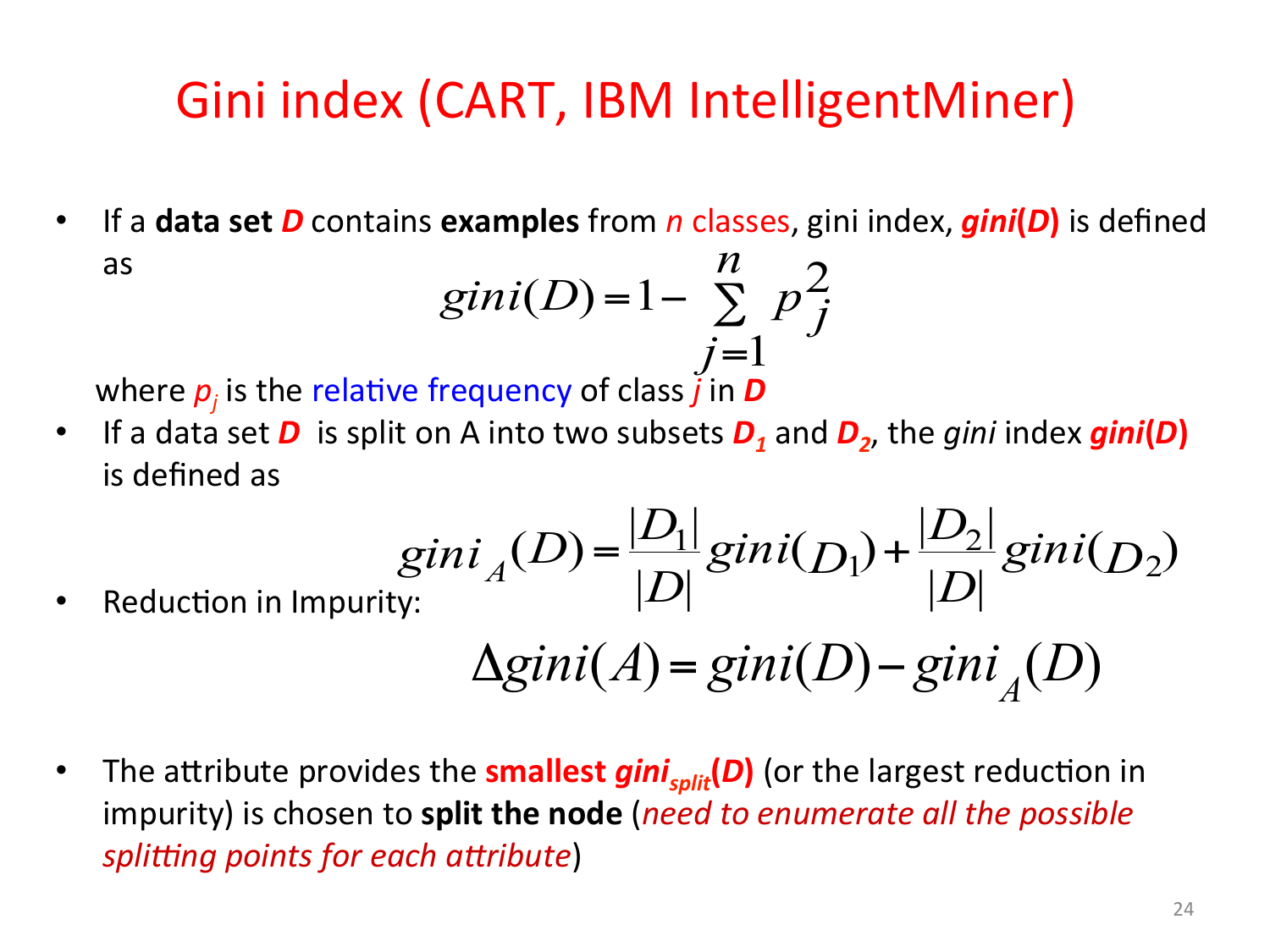## Gini index (CART, IBM IntelligentMiner)

• Ex. **D** has 9 tuples in buys\_computer = "yes" and 5 in "no"

$$
gini(D) = 1 - \left(\frac{9}{14}\right)^2 - \left(\frac{5}{14}\right)^2 = 0.459
$$

• Suppose the attribute income partitions **D** into 10 in **D**<sub>1</sub>: {low, medium} and 4 in D<sub>2</sub>  $gini_{income\in\{low,medium\}}(D) = \left(\frac{10}{14}\right)Gini(D_{1}) + \left(\frac{4}{14}\right)Gini(D_{1})$ ⎠  $\left(\frac{4}{14}\right)$ ⎝  $\Big| Gini(D_1) + \Big|$  $\frac{1}{2}$  $\left(\frac{10}{14}\right)$ ⎝  $\sqrt{2}$  $_{\in \{low, medium\}}(D)$  =

$$
= 0.450
$$
  
=  $Gini_{income \in \{high\}}(D)$   
or  $\phi$ 

but gini<sub>{medium,high}</sub> is 0.30 and thus the best since it is the lowest

- **Case: All attributes are assumed continuous-valued**
- May need other tools, e.g., clustering, to get the possible split values
- Can be modified for categorical attributes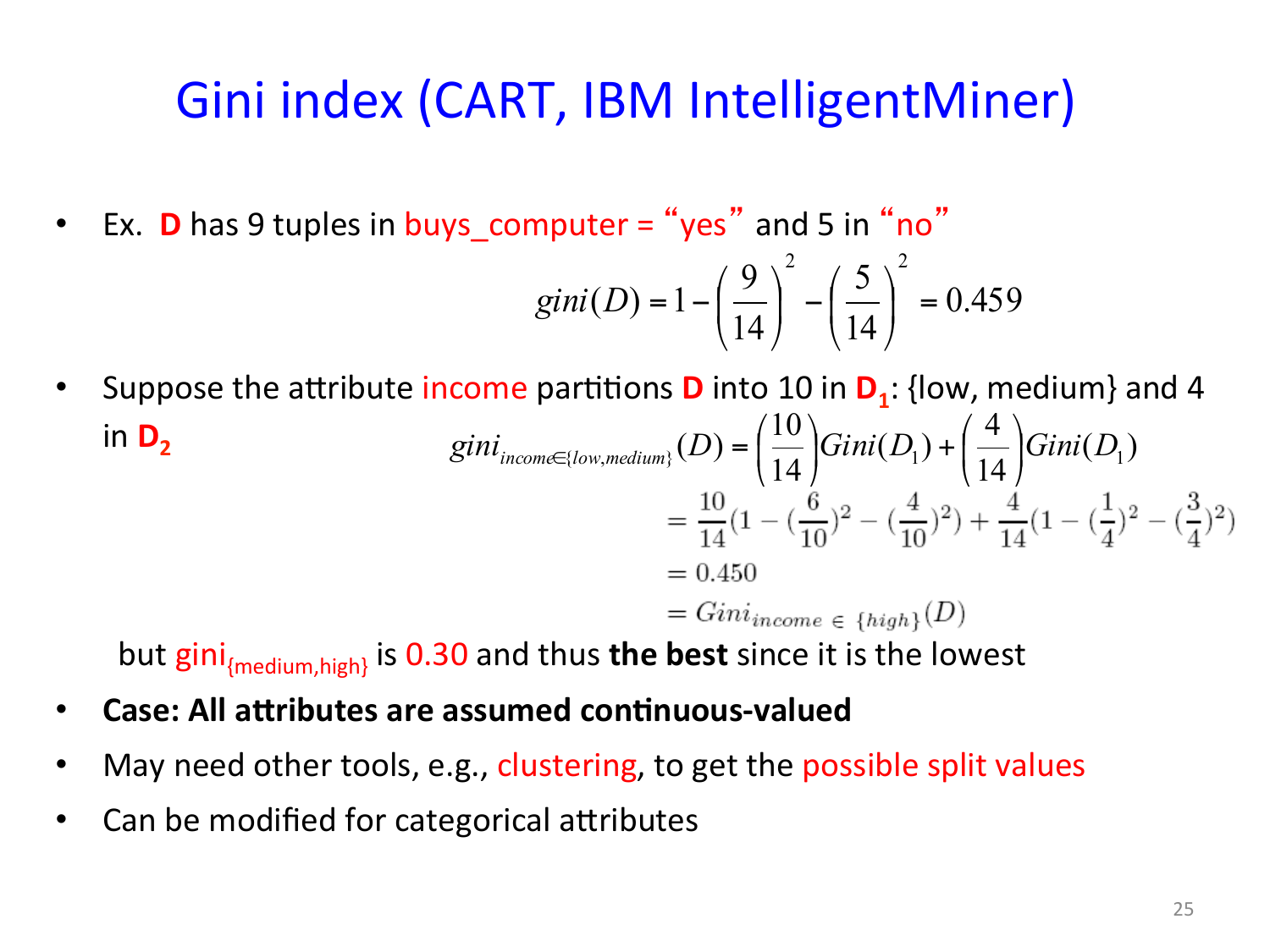## **Comparing Attribute Selection Measures**

- The three measures, in general, return good results but
	- $-$  **Information gain:** 
		- biased towards multivalued attributes
	- $-$  Gain ratio:
		- tends to prefer unbalanced splits in which one partition is much smaller than the others
	- $-$  Gini index:
		- $\bullet$  biased to multivalued attributes
		- has difficulty when # of classes is large
		- tends to favor tests that result in equal-sized partitions and purity in both partitions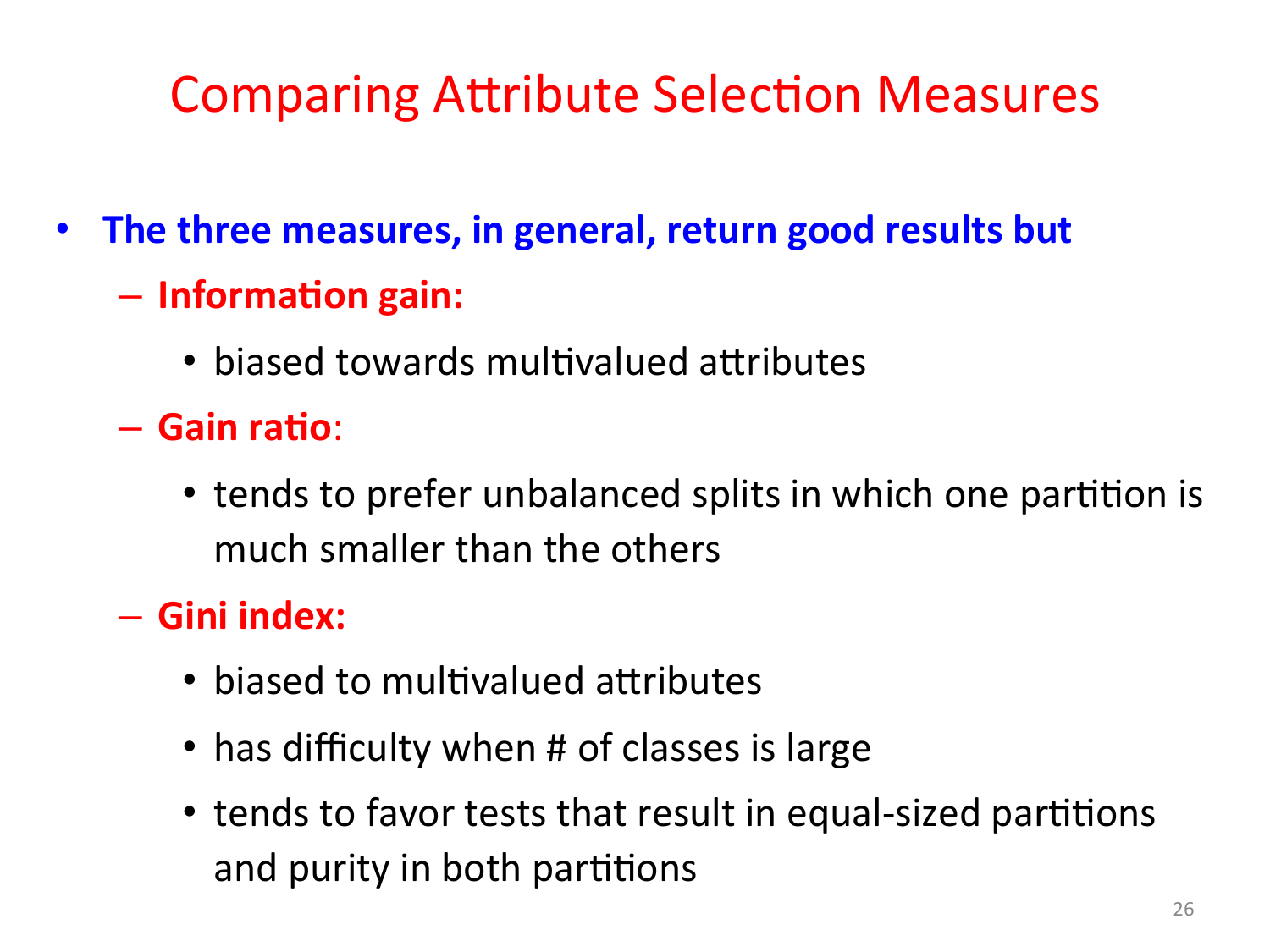## **Other Attribute Selection Measures**

- **CHAID:** a popular decision tree algorithm, measure based on  $\chi^2$  test for independence
- **C-SEP**: performs **bette**r than info. gain and gini index in certain cases
- **G-statistics:** has a close approximation to  $\chi^2$  distribution
- **MDL** (Minimal Description Length) principle (i.e., the simplest solution is preferred):
	- $-$  The best tree as the one that requires the fewest # of bits to both (1) encode the tree, and (2) encode the exceptions to the tree
- **Multivariate splits** (partition based on multiple variable combinations)
	- $-$  **CART:** finds multivariate splits based on a linear comb. of attrs.
- Which attribute selection measure is the best?
	- Most give good results, none is significantly superior than others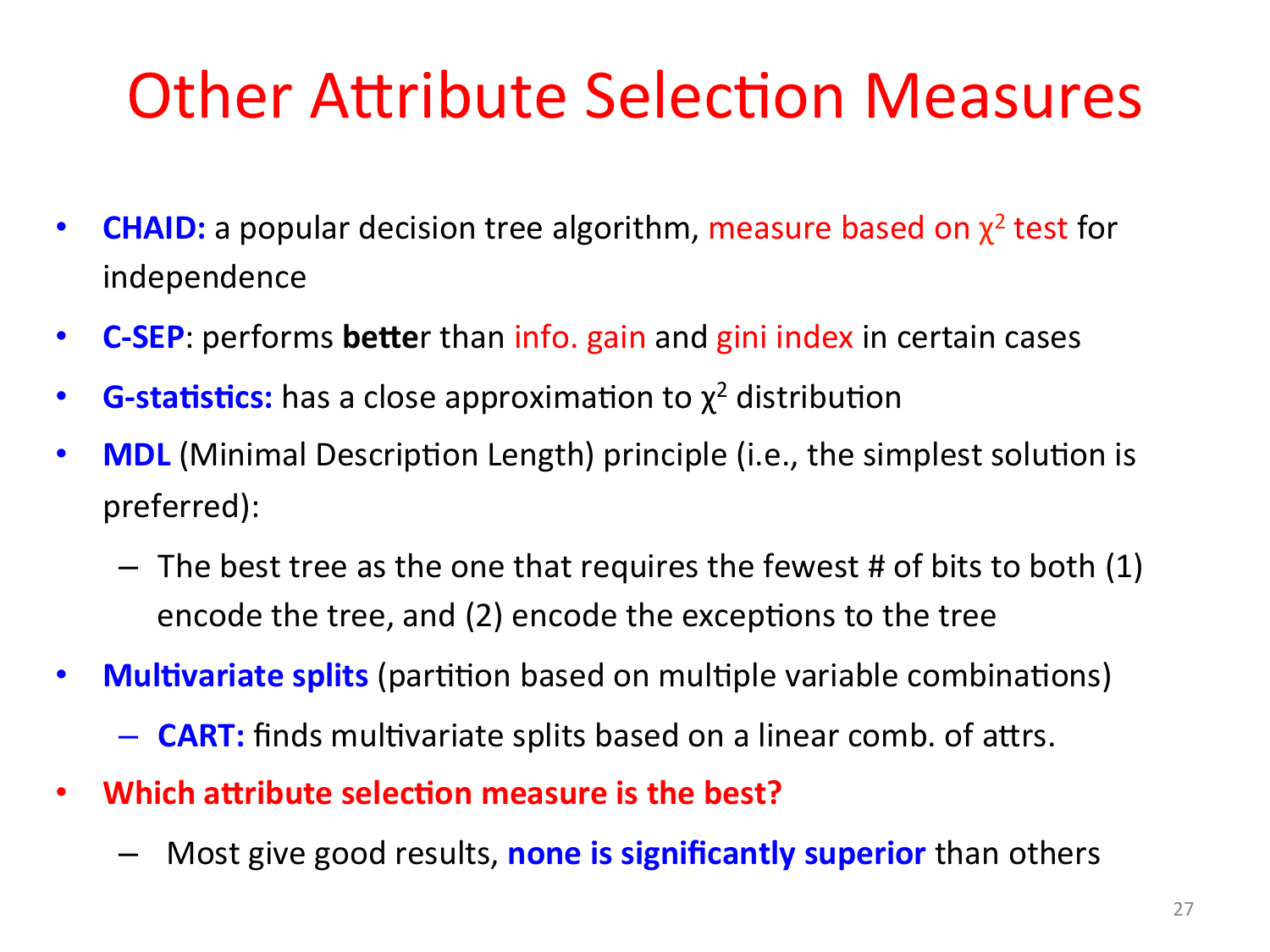## **Overfitting and Tree Pruning**

- **Overfitting:** An induced tree may **overfit** the training data
	- Too many branches, some may reflect anomalies due to noise or outliers
	- Poor accuracy for unseen samples
- Two approaches to avoid overfitting
	- $-$  **Prepruning:** Halt tree construction early—do not split a node if this would result in the goodness measure falling below a threshold
		- Difficult to choose an appropriate threshold
	- $-$  **Postpruning:** Remove branches from a "fully grown" tree—get a sequence of progressively pruned trees
		- Use a set of data different from the training data to decide which is the "best pruned tree"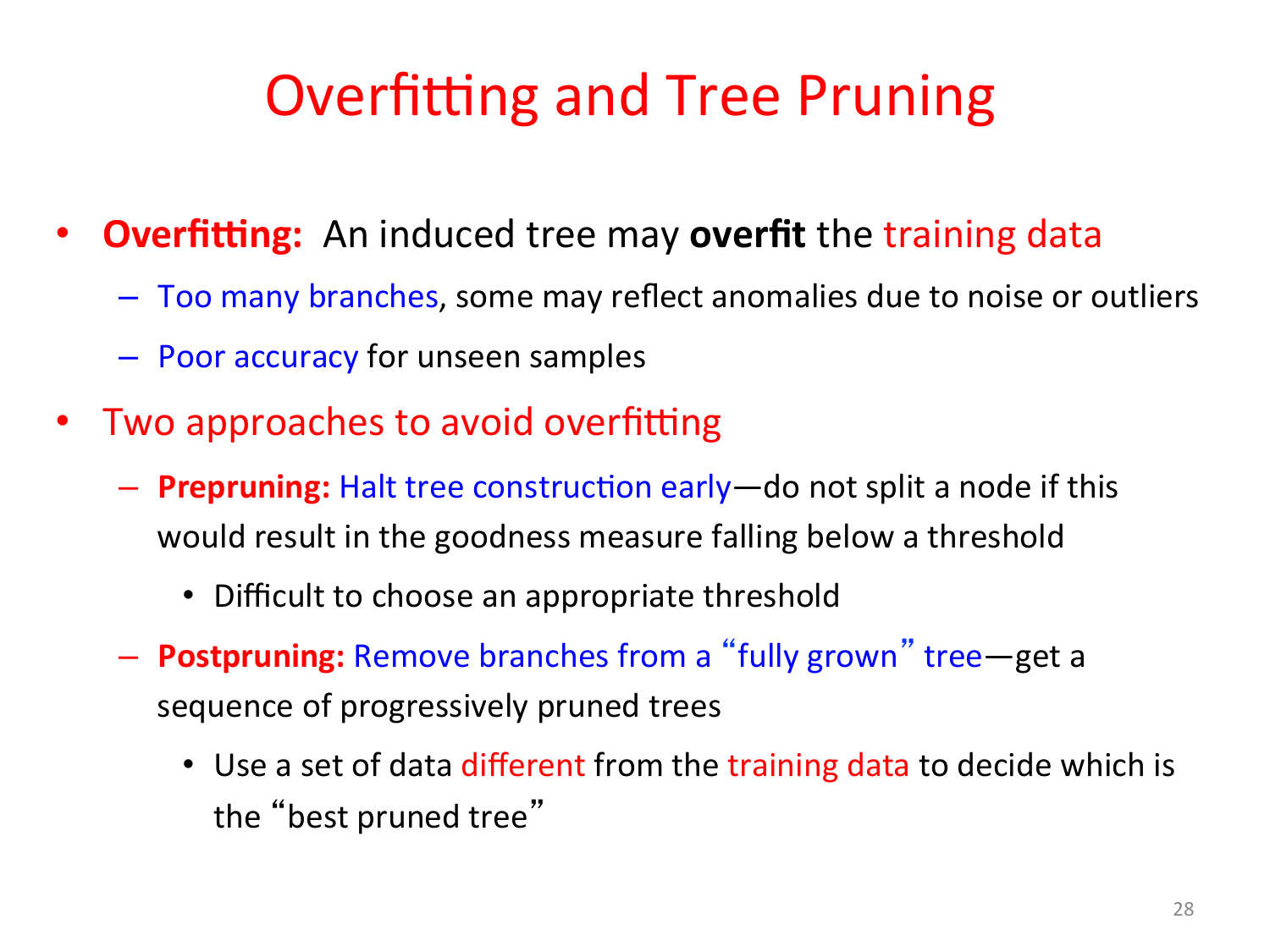#### Enhancements to Basic Decision Tree Induction

- Allow for continuous-valued attributes
	- $-$  Dynamically define new discrete-valued attributes that partition the continuous attribute value into a discrete set of intervals
- Handle missing attribute values
	- $-$  Assign the most common value of the attribute
	- Assign probability to each of the possible values
- Attribute construction
	- $-$  Create new attributes based on existing ones that are sparsely represented
	- $-$  This reduces fragmentation, repetition, and replication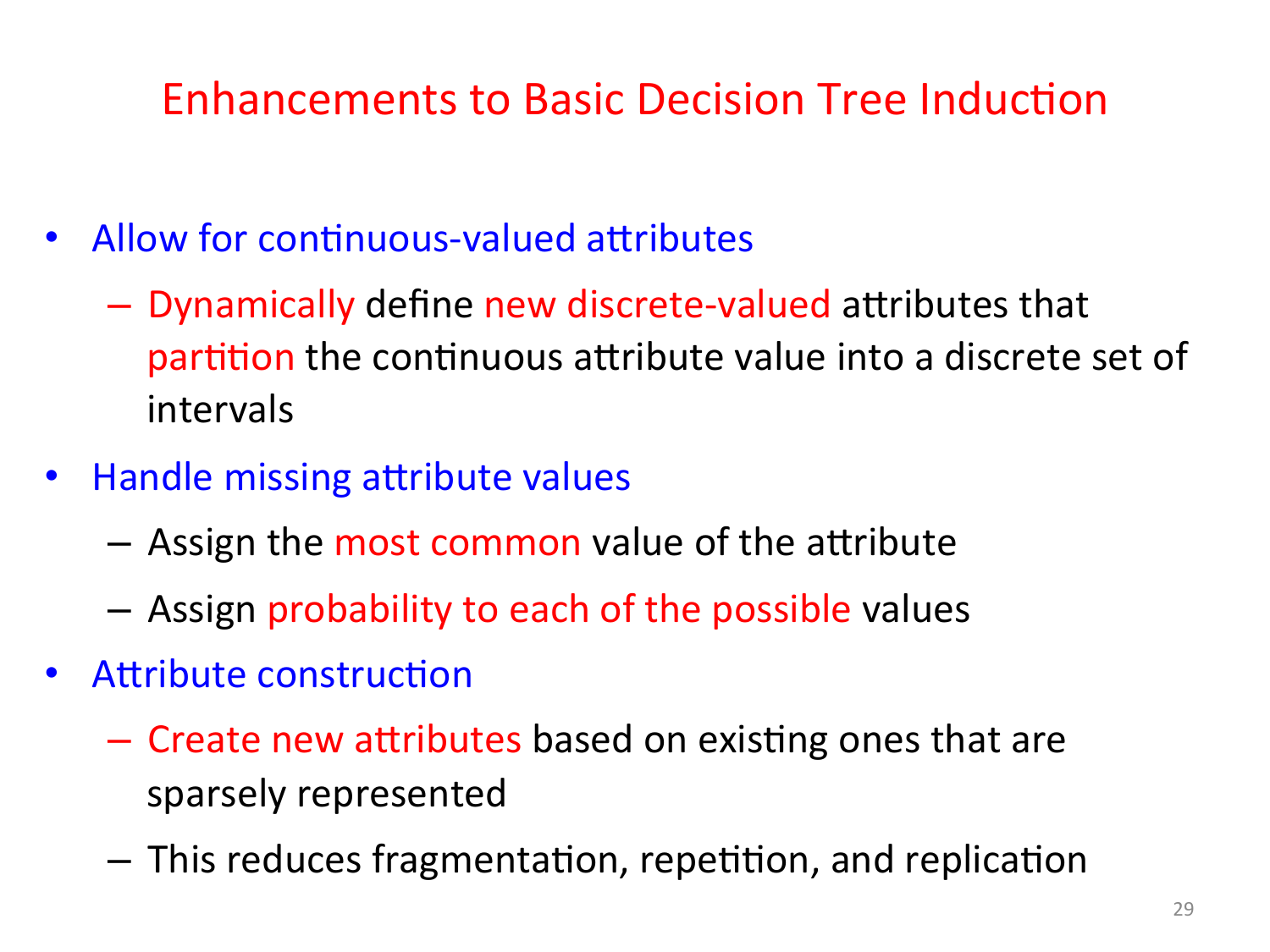## **Classification in Large Databases**

- **Classification**—a classical problem extensively studied by statisticians and machine learning researchers
- **Scalability:** Classifying data sets with millions of examples and hundreds of attributes with reasonable speed
- Why decision tree induction in data mining?
	- $-$  relatively faster learning speed (than other classification methods)
	- $-$  convertible to simple and easy to understand classification rules
	- can use SQL queries for accessing databases
	- comparable classification accuracy with other methods